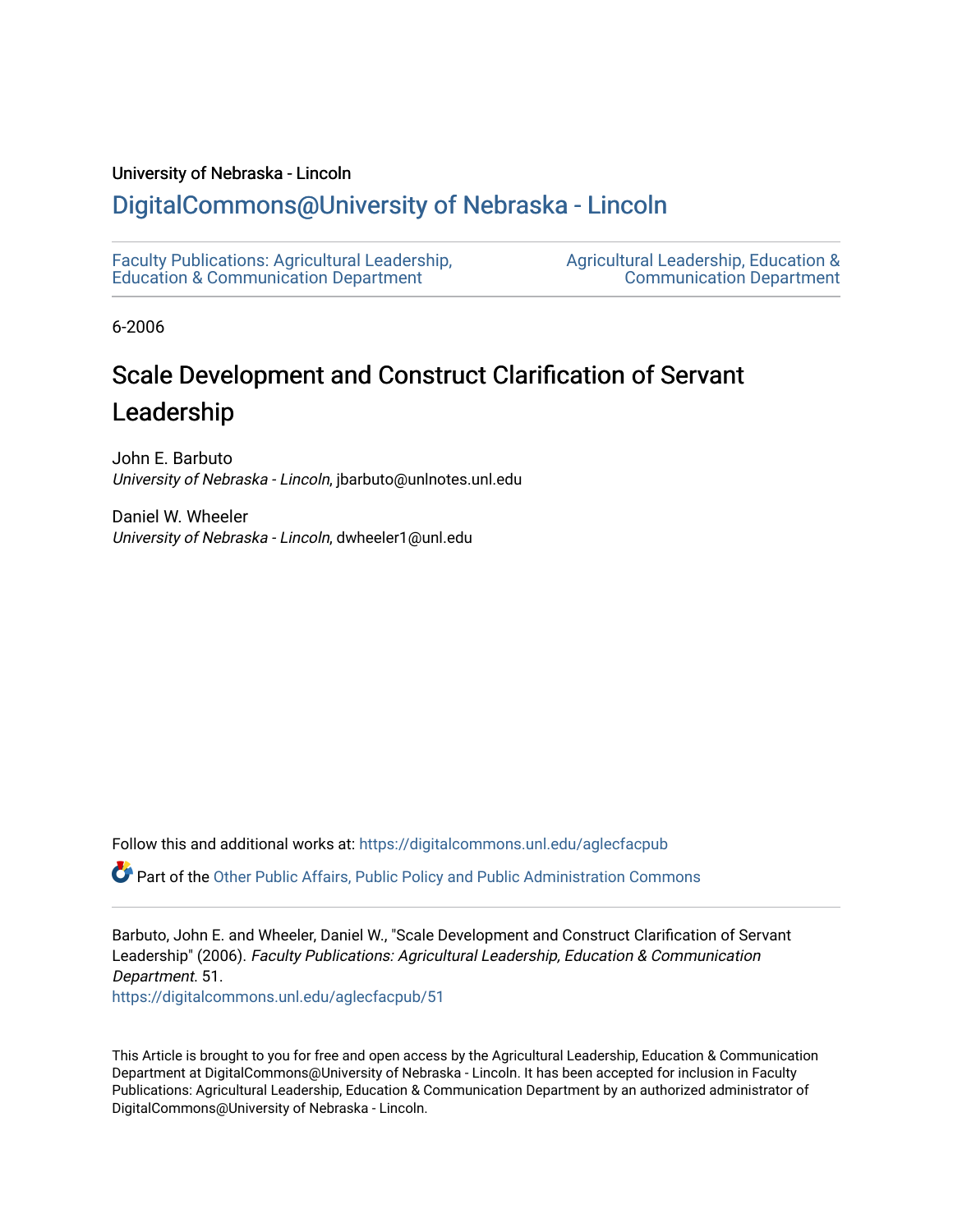Published in *Group & Organization Management* 31: 3 (June 2006), pp. 300–326; doi: 10.1177/1059601106287091 Coyright © 2006 Sage Publications. Used by permission.

# Scale Development and Construct Clarification of Servant Leadership

John E. Barbuto, Jr. Daniel W. Wheeler

University of Nebraska–Lincoln

#### **Abstract**

This article presents an integrated construct of servant leadership derived from a review of the literature. Subscale items were developed to measure 11 potential dimensions of servant leadership: calling, listening, empathy, healing, awareness, persuasion, conceptualization, foresight, stewardship, growth, and community building. Data from 80 leaders and 388 raters were used to test the internal consistency, confirm factor structure, and assess convergent, divergent, and predictive validity. Results produced five servant leadership factors—altruistic calling, emotional healing, persuasive mapping, wisdom, and organizational stewardship—with significant relations to transformational leadership, leader-member exchange, extra effort, satisfaction, and organizational effectiveness. Strong factor structures and good performance in all validity criteria indicate that the instrument offers value for future research.

**Keywords:** servant leadership, scale development, construct clarification

**S**ince Greenleaf's (1970) thought-provoking essay, several scholars and practitioners have embraced the concept of servant leadership. Although this concept is elusive, there appears a practical credibility that has spawned increased attention to servant leadership. This demand stems entirely from the intuitive appeal of the philosophies surrounding servant leadership because no empirical operationalization exists. Servant leaders are described as categorically wise, and their decision processes and service orientations appear to be vehicles for invoking organizational wisdom, described as the meshing of applied knowledge and informed experience to make both optimal and altruistic choices (Bierly, Kessler, & Christensen, 2000). A service-oriented philosophy of and approach to leadership is a manifestation of and an antecedent to enabling a wise organization. Servant leaders have been described as capable of managing the various paradoxes of decisions, which may foster the development of organizational wisdom (Srivastva & Cooperrider, 1998). Although specific links between servant leadership and wisdom have been both vague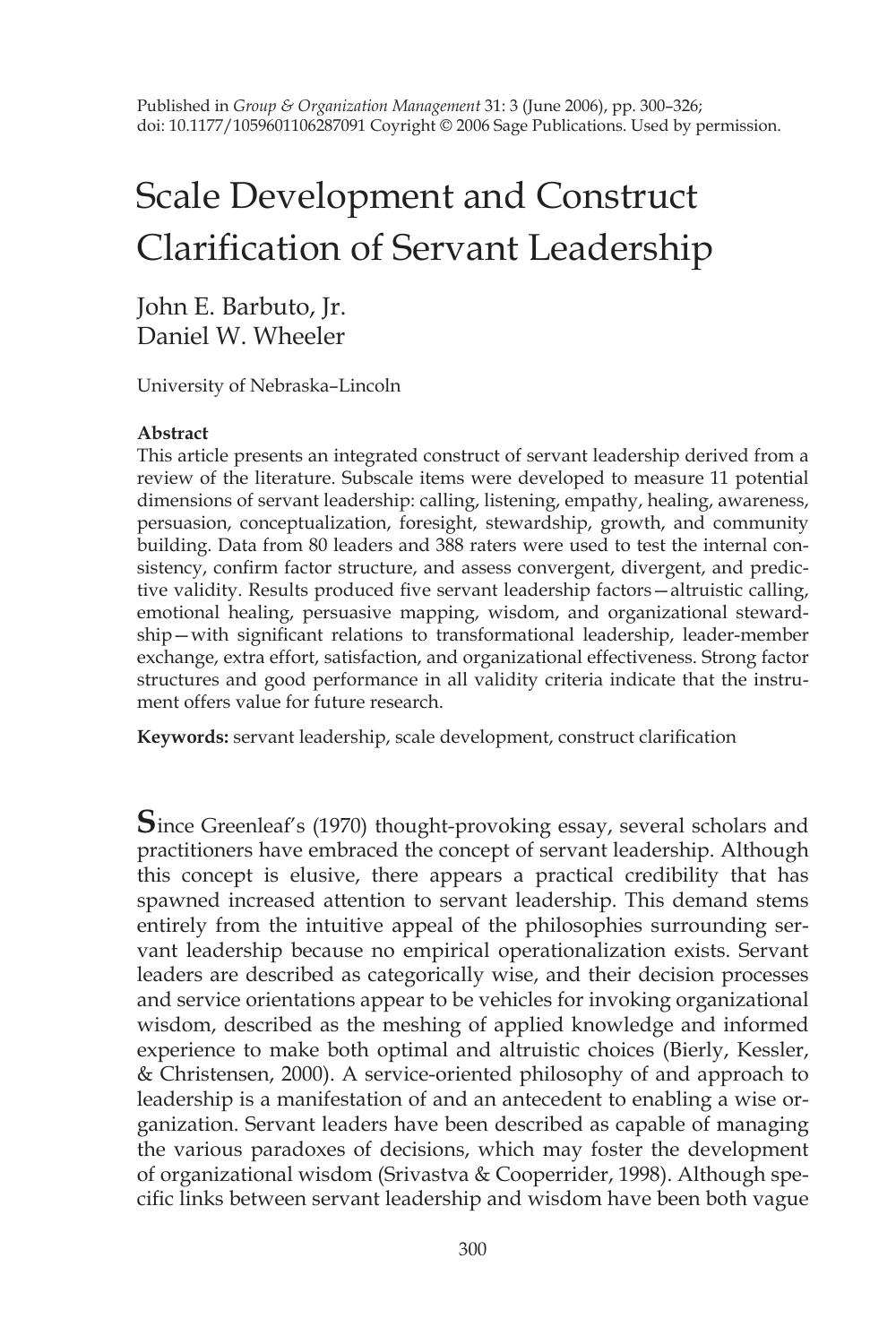and conjectural, their philosophical compatibilities are noteworthy. To advance this dialogue, a more precise clarification of the servant leadership construct is necessary.

Most academic research efforts have focused on conceptually similar constructs such as altruism (Grier & Burk, 1992; Kanungo & Conger, 1993; Krebs & Miller, 1985), self-sacrifice (Choi & Mai-Dalton, 1998), charismatic (Conger & Kanungo, 1987; Weber, 1947), transforming (Burns, 1978), authentic (Bass & Steidlmeier, 1999; Price, 2003), spiritual (Fry, 2003), and, to a lesser extent, transformational (Bass, 1985; Bass & Avolio, 1994) and leader-member exchange (LMX; see Graen & Uhl-Bien, 1995). In recent years, greater attention has been paid to the conceptual underpinnings and development of servant leadership as a viable construct (see Graham, 1991; Sendjaya & Sarros, 2002). However, the empirical examination of servant leadership has been hampered by a lack of theoretical underpinnings and no suitable measure.

This work addresses the conceptualization and measurement of the servant leadership construct. A review of the servant leadership literature and that of similar constructs has led to the development of operational definitions for 11 servant leadership dimensions. Scale development procedures are described in several stages, leading to empirical examination of internal reliability and convergent, divergent, and predictive validity. A refinement of the construct of servant leadership results from the scale development and validation process.

# **Servant Leadership**

Greenleaf (1970) described a new leadership philosophy, one that advocates the servant as leader:

It begins with the natural feeling that one wants to serve, to serve first. Then conscious choice brings one to aspire to lead. The difference manifests itself in the care taken by the servant—first to make sure that other people's highest priority needs are being served. The best test is: Do those served grow as persons; do they, while being served, become healthier, wiser, freer, more autonomous, more likely themselves to become servants? (p. 4)

Several scholars have tackled the construct since Greenleaf's seminal work, but no consensual framework has emerged.

#### *Servant Leadership Viewpoints*

Graham (1991) conceptualized servant leadership, distinct from charismatic and transformational leadership, framed within four classifica-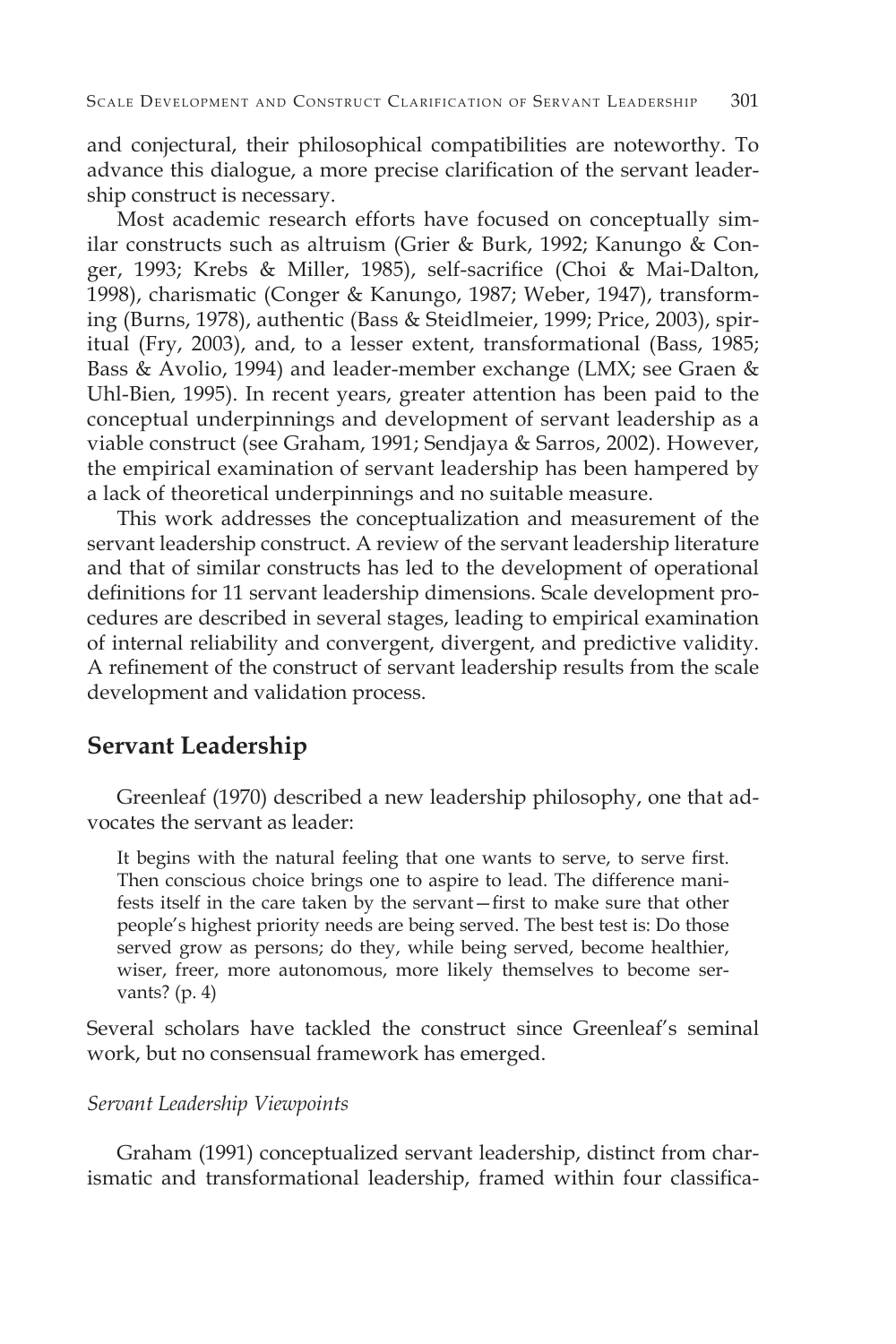tions of charismatic leadership: Weberian charismatic authority, personal celebrity charisma, transformational leadership, and servant leadership. Graham identified servant leadership as the most moral of charismatic effects. Graham identified its salient characteristics as humility, relational power, autonomy, moral development of followers, and emulation of leaders' service orientation. Servant leadership was described as synonymous with Burns's (1978) original conceptualization of transforming leadership. Graham's discussion distinguished between transformational leadership, described by Bass and associates (see Bass, 1985, 2000; Bass & Avolio, 1994), and servant leadership by focusing on moral development, service, and enhancement of common good.

Akuchie (1993) explored the biblical roots of servant leadership and explored the religious and spiritual articulations of the construct. However, this work did not articulate a clear framework for understanding servant leadership, as distinct from other forms of leadership. Others have drawn close ties to biblical figures (see Hawkinson & Johnston, 1993; Snodgrass, 1993), but this approach has been tangential to the larger body of servant leadership literature.

Spears (1995) extended Greenleaf's work by articulating 10 characteristics of a servant leader—listening, empathy, healing, awareness, persuasion, conceptualization, foresight, stewardship, commitment to the growth of people, and community building. This work did not connect to or distinguish itself from other conceptualizations of leadership as Graham's (1991) work had; however, it did provide the closest representation of an articulated framework for what characterizes servant leadership.

Farling, Stone, and Winston (1999) presented a hierarchical model of servant leadership as a cyclical process, consisting of behavioral (vision, service) and relational (influence, credibility, trust) components. It was unclear how this conceptualization differed from better-understood leadership theories such as transformational leadership (Bass, 1985).

Bass (2000) discussed transformational leadership and its relationship with other theories, including servant leadership. In this work, servant leadership was described as having a number of parallels with transformational leadership (vision, influence, credibility, trust, and service), but it moved beyond transformational leadership with its alignment of leaders' and followers' motives.

Polleys (2002) explored servant leadership and distinguished it from three predominant leadership paradigms—the trait, the behavioral, and the contingency approaches to leadership. Polleys's views closely aligned transforming leadership (Burns, 1978) with servant leadership but made no distinctions among charismatic, transformational, and servant leadership.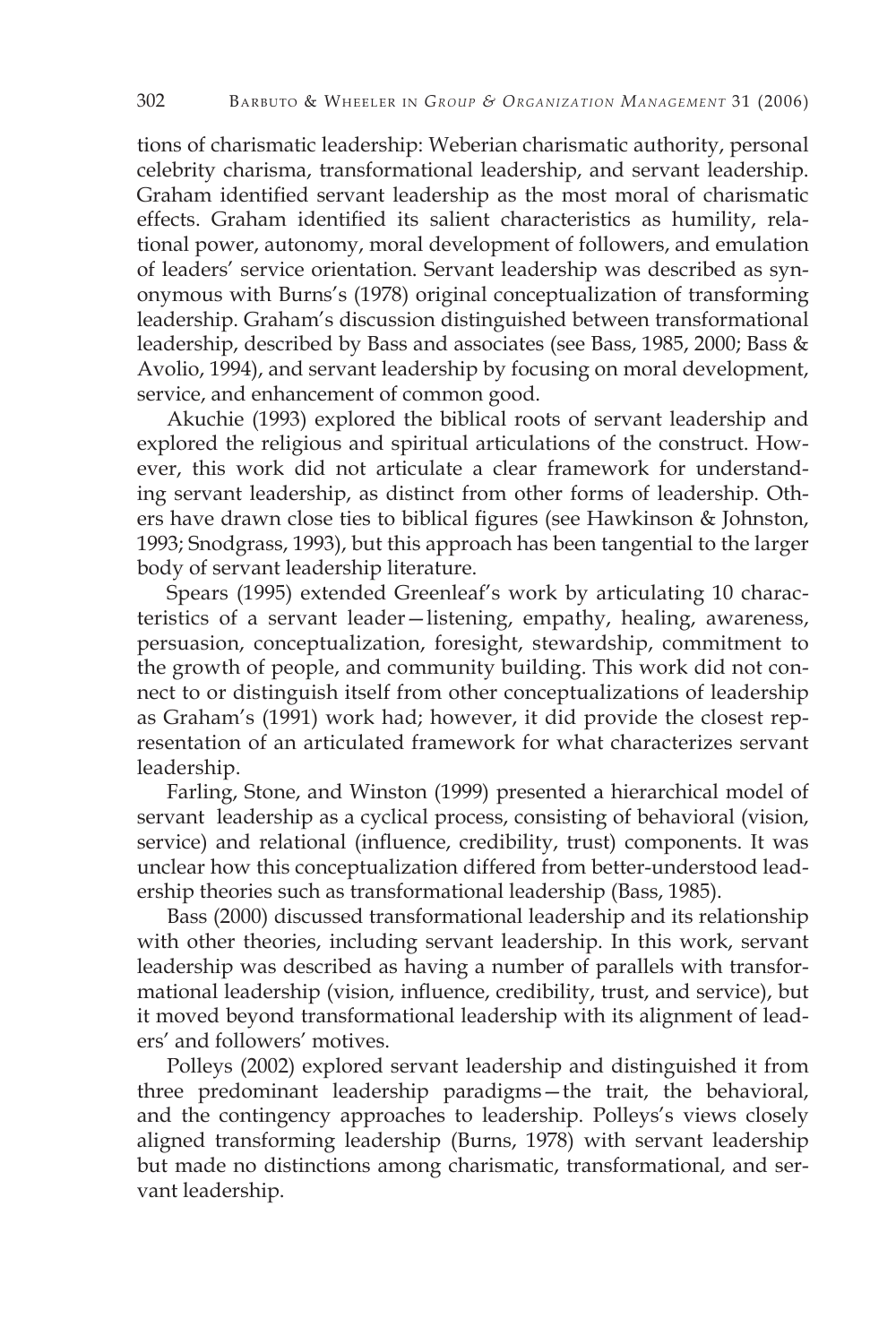Sendjaya and Sarros (2002) examined the research viability of servant leadership, studying its philosophy dating back to religious scriptures. They argued that servant leaders view themselves as stewards and are entrusted to develop and empower followers to reach their fullest potential. However, this work did not develop or propose a testable framework, and no connection to or distinction from other constructs were described.

Barbuto and Wheeler (2002) described servant leadership as composed of 11 characteristics built on the more influential works in the field (e.g., Greenleaf, 1970; Spears, 1995). This framework specified calling as fundamental to servant leadership and consistent with Greenleaf's original message. This work was geared for practitioners and lacked the theoretical development necessary to advance the servant leadership construct to an operational level.

#### *Tangential Concepts*

Many scholars have written about similar concepts, using terms such as self-sacrifice (Choi & Mai-Dalton, 1998), egalitarianism (Temkin, 1993), prosocial behavior (Bar-Tal, 1976; Brief & Motowidlo, 1986; Eisenburg, 1982), altruism (Avolio & Locke, 2002; Grier & Burke, 1992; Kanungo & Conger, 1993; Krebs & Miller, 1985), spiritual leadership (Fry, 2003), authentic leadership (Price, 2003), and stewardship (Block, 1996; Davis, Schoorman, & Donaldson, 1997). Notions of service, selflessness, and positive intentions are tantamount to each of these concepts.

Among the most researched theories of leadership is the full range model, conceived under the auspices of transforming (Burns, 1978) and later operationalized as transformational leadership (Bass, 1985; Bass & Avolio, 1994). Transformational leadership now consists of intellectual stimulation, individualized consideration, inspirational motivation, and idealized influence (Bass, 2000). Servant leadership, which was conceived 8 years earlier than was transforming, has received minimal attention in the field. Our review of the field yielded more meta-analyses of transformational leadership than original empirical studies of servant leadership.

LMX theory shares some tenets with servant leadership, particularly in the context of high-quality exchanges, represented by the in-group (Graen & Uhl- Bien, 1995). In LMX theory, high-LMX leaders develop trusting and mutually beneficial relationships with employees, just as servant leaders develop strong supportive relationships with all employees and colleagues (Greenleaf, 1996). This framework explicitly delineates the leader's characteristics in the relationship, whereas LMX theory provides a normative description of the relationship.

Smith, Montagno, and Kuzmenko (2004) compared transformational with servant leadership and identified differences based on the types of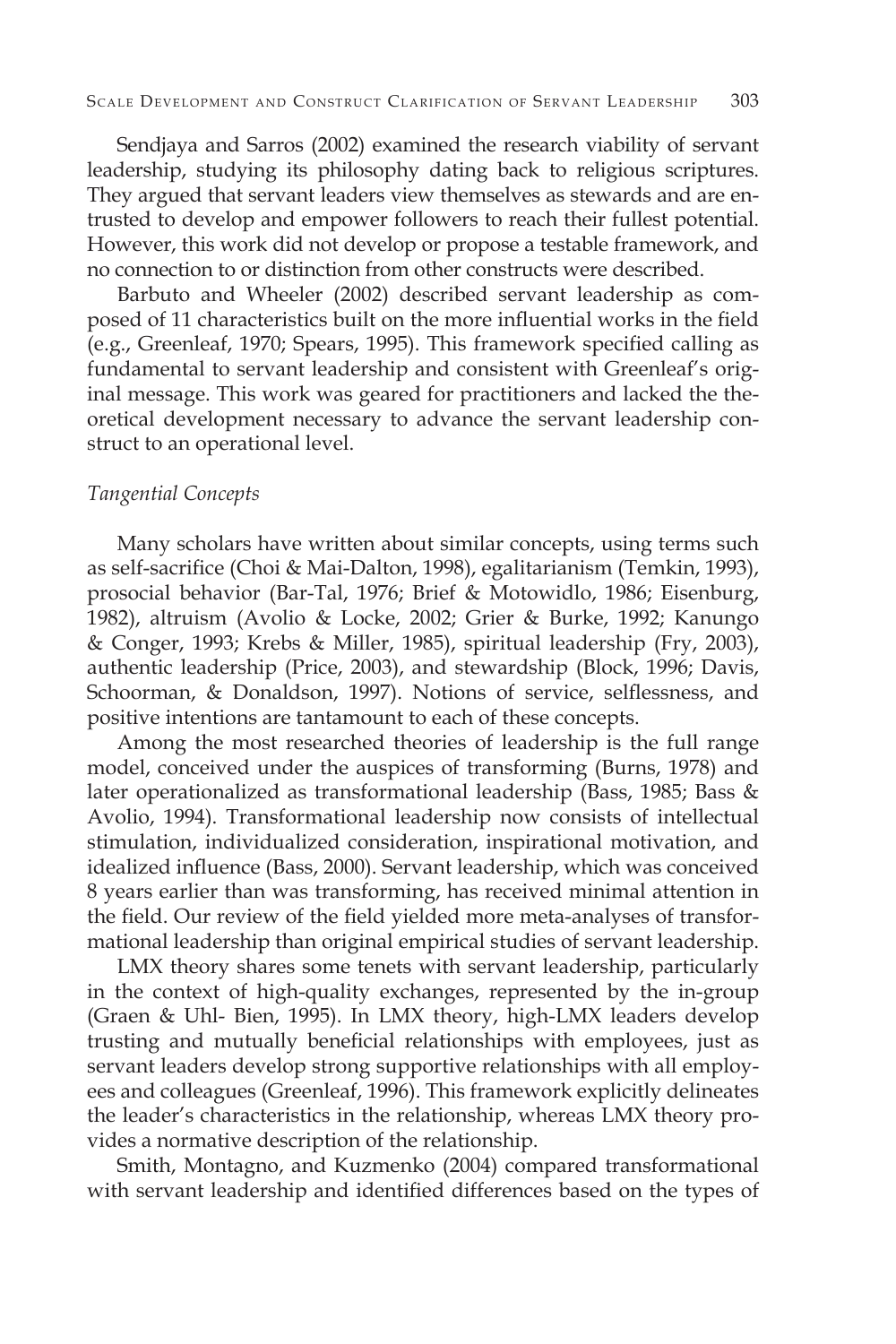cultures created by each, and they also discussed contextual factors that may precipitate one style over the other. We describe servant leadership as distinct from transformational leadership and LMX theories (see Table 1) using roles of leaders or followers, moral intent, expected outcomes, and levels of analysis (individual, interpersonal, group, organization, society). LMX theories are more descriptive than normative, so practical assumptions are implicit in our analysis.

### *Summary of Literature: Toward an Integrative Framework and Operational Definitions*

Despite several conceptual papers on the topic of servant leadership, there is no consensus construct for empirical research. Most papers have standalone qualities, but the work to date has not evolved, with seemingly more differentiation than integration in the literature. Greenleaf (1970, 1972) and Spears (1995, 2002) are the most accepted views driving the field, so any operational work on servant leadership should begin with their major tenets.

The framework proposed by Barbuto and Wheeler (2002) combines the 10 characteristics of Spears (1995) with the dimension calling—the natural desire to serve others, which was fundamental to servant leadership in the early writings of Greenleaf (e.g., 1970, 1972, 1974, 1996). The desire to serve was embedded in all conceptualizations of servant leadership (e.g., Akuchie, 1993; Farling et al., 1999; Graham, 1991; Polleys, 2002; Sendjaya & Sarros, 2002). We develop operational definitions and scales to measure 11 potential characteristics of servant leadership: calling, listening, empathy, healing, awareness, persuasion, conceptualization, foresight, stewardship, growth, and community building.

**Calling.** Greenleaf (1970) explained that the motivation of leaders must begin with a conscious choice to serve others. Avolio and Locke (2002) discussed the necessity of altruism in leaders to have the greatest impact on organizations and their members. Choi and Mai-Dalton (1998) described selfless and sacrificial roles that leaders play in organizations to gain respect and loyalty from followers. Fry (2003) described calling, within a spiritual leadership framework, as making a difference and giving one's life meaning. Block (1996) described leaders choosing service over self-interest in terms fundamentally similar to calling. Others have described altruism as similar to that of calling (Grier & Burk, 1992; Kanungo & Conger, 1993; Krebs & Miller, 1985). Bass (2000) described the difference between transformational and servant leadership as being the intentions of leaders—with servant leaders more likely to embrace a selfless objective. We believe that calling is fundamental to servant lead-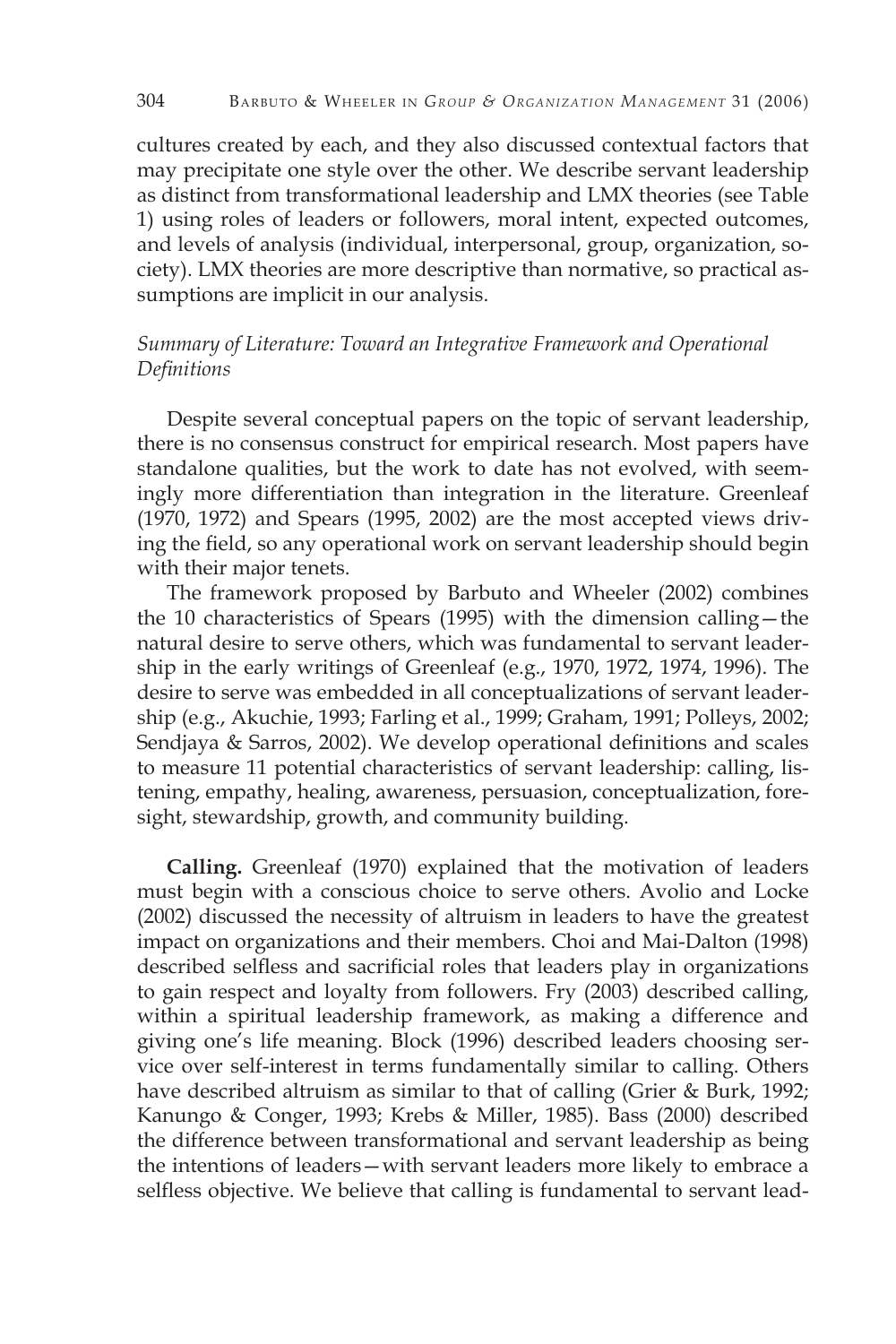|                      | Servant Leadership<br><b>Theory</b>                                                            | Transformational<br>Leadership Theory                                                              | LMX<br><b>Theory</b>                                           |
|----------------------|------------------------------------------------------------------------------------------------|----------------------------------------------------------------------------------------------------|----------------------------------------------------------------|
| Nature of<br>theory  | Normative                                                                                      | Normative                                                                                          | Descriptive                                                    |
| Role of leader       | To serve followers                                                                             | To inspire followers<br>to pursue<br>organizational goals                                          | To develop positive<br>relationships<br>with followers         |
| Role of follower     | To become wiser,<br>freer, more<br>autonomous                                                  | To pursue<br>organizational<br>goals                                                               | To develop positive<br>relationships<br>with leaders           |
| Moral component      | Explicit                                                                                       | Unspecified                                                                                        | Unspecified                                                    |
| Outcomes expected    | Follower satisfaction,<br>development, and<br>commitment to<br>service, societal<br>betterment | Goal congruence;<br>increased effort,<br>satisfaction, and<br>productivity;<br>organizational gain | High<br>LMX-satisfaction,<br>mutual trust,<br>increased effort |
| Individual level     | Desire to serve                                                                                | Desire to lead                                                                                     | Desire to relate                                               |
| Interpersonal level  | Leader serves follower                                                                         | Leader inspires<br>follower                                                                        | Leader exchanges<br>with follower                              |
| Group level          | Leader serves group<br>to meet members<br>needs                                                | Leader unites group<br>to pursue<br>group goals                                                    | Leader develops<br>different exchanges<br>with each person     |
| Organizational level | Leader prepares<br>organization to<br>serve community                                          | Leader inspires<br>followers to pursue<br>organizational goals                                     | Unspecified                                                    |
| Societal level       | Leader leaves a<br>positive legacy for the<br>betterment of society                            | Leader inspires nation<br>or society to pursue<br>articulated goals                                | Unspecified                                                    |

**Table 1.** Comparing Servant Leadership, Transformational Leadership, and Leader-Member-Exchange (LMX) Theories

ership and have operationalized it as a desire to serve and willingness to sacrifice self-interest for the benefit of others.

**Listening.** Listening is described as the active acceptance of employees' opinions, ideas, and suggestions (Spears, 1995). Bass and Avolio (1994) described leaders' willingness to entertain even the most outland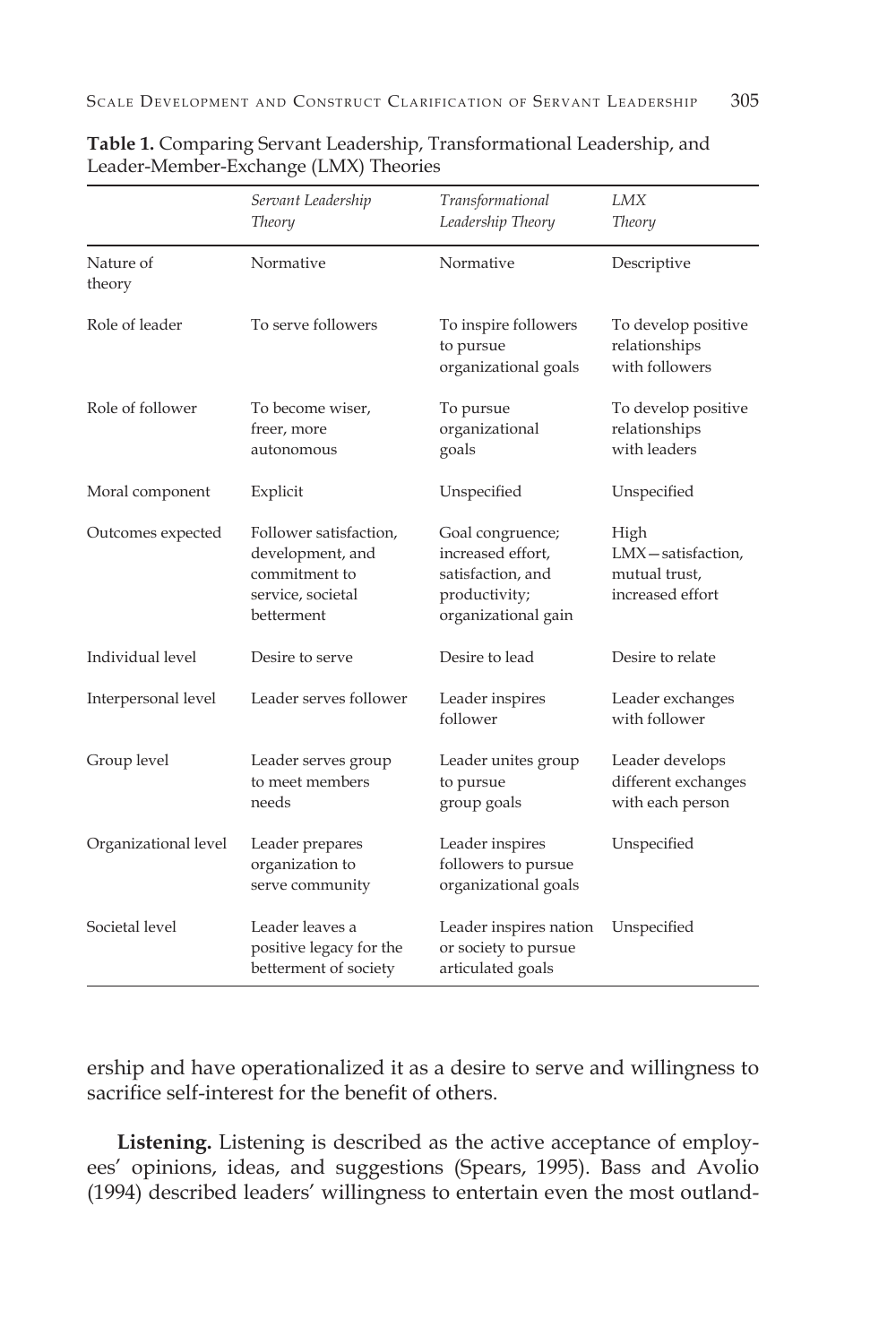ish ideas from followers, noting that this pattern of behavior increases follower commitment. Johnson and Bechler (1998) found strong positive relationships between listening skills and leadership emergence. Kramer (1997) tested interpersonal skills and found relationships between listening and transformational leadership effectiveness. Bechler and Johnson (1995) reported a relationship between listening skills and leadership effectiveness. These studies document the importance of listening skills for leadership effectiveness. We operationalized listening as an ability to hear and value the ideas of others.

**Empathy.** Empathy extends listening when leaders are able to put themselves in the circumstances of others. Wolff, Pescosolido, and Druskat (2002) found empathy to be a key component of emotional intelligence that enables cognitive processes and skills in self-managed teams by providing an understanding of members' emotions and needs. Pescosolido (2002) describes empathy as a crucial characteristic for managers of group emotions in self- managed teams. Shuster (1994) advocated strongly for the importance of empathy. With a framework of spiritual leadership, Fry (2003) advocated compassion within the context of altruistic love, drawing parallels with empathy. These studies demonstrate the importance of empathy in effective leadership. We operationalized empathy as the ability to appreciate the circumstances that others face.

**Healing.** When people have hopes, dreams, or relationships that fail or end in disappointment, emotional resolution or healing can resolve broken spirits and emotional pain (Spears, 1995). A number of scholars have suggested that healing is among the most powerful skills necessary for effective leadership (Dacher, 1999; Sturnick, 1998). Weymes (2003) posited that the primary purpose of leadership is to influence feelings and emotions to create the emotional heart of the organization. Emmerich (2001) suggested that during hard times leaders must be empathetic and create a forum for people to express feelings. Fry (2003) described spiritual survival of individuals and the needs for forgiveness, acceptance, and humility in terms similar to healing. Although none of these studies uses the term healing, the dimensions studied are part of the process of healing. It appears that healing is an under- appreciated aspect of leadership and is a characteristic that separates servant leadership from most leadership theories. We operationalized healing as an ability to recognize when and how to foster the healing process.

**Awareness.** Awareness is operationalized as the leader's astuteness for picking up cues in the environment (Barbuto & Wheeler, 2002). His-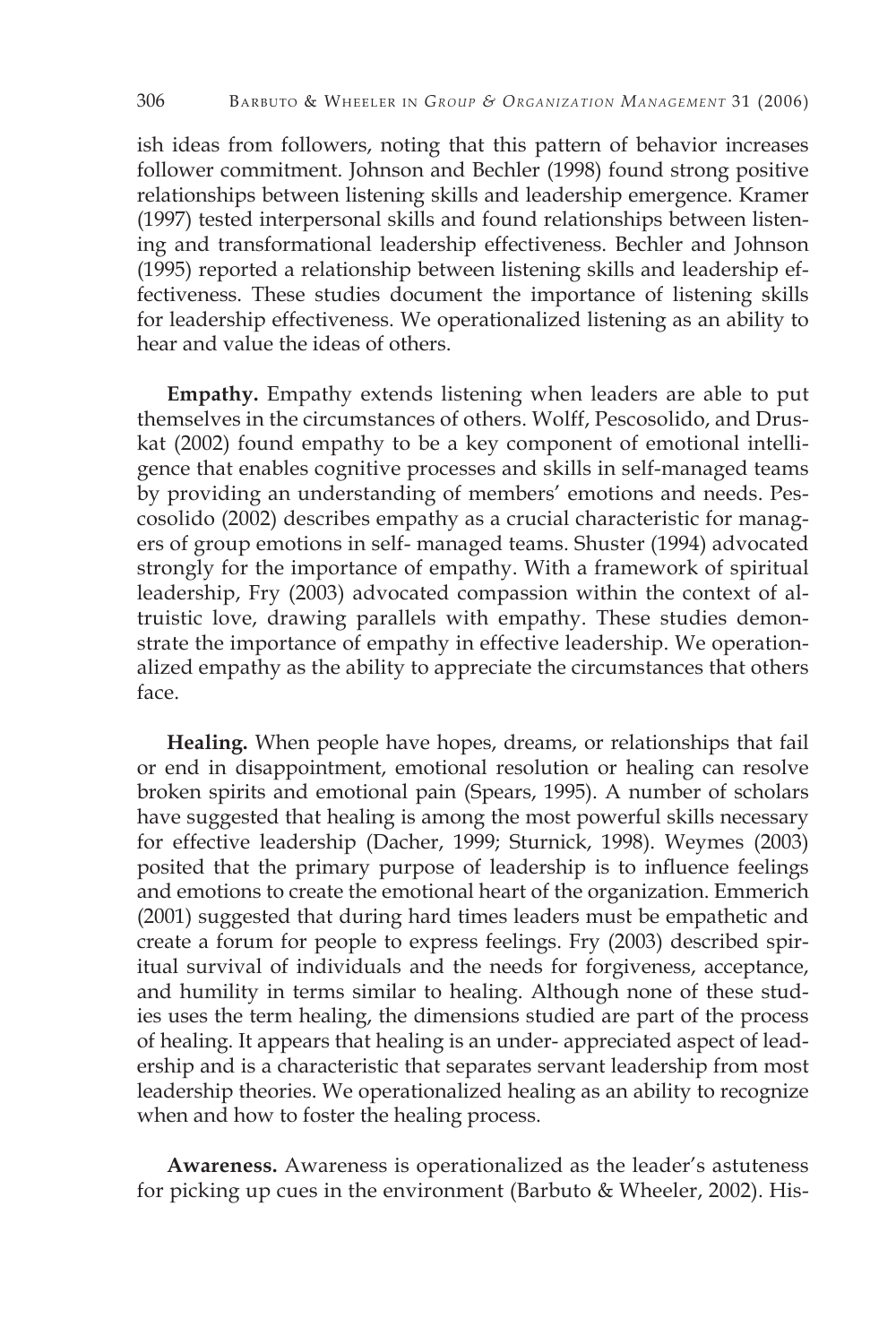torically, the importance of great leaders seeking knowledge has been described as one of two key attributes of wisdom (Kant, 1978; Plato, 1945). Recent articulations of wisdom have echoed this view (Bierly et al., 2000; Sternberg, 2003). A great deal of recent work has examined the role of awareness of self and others in leadership phenomena. Sosik and Megerian (1999) studied awareness and self-other perceptions and found relationships with perceptions of transformational leadership. Awareness also plays a significant role as one of the key components of most behavioral models of emotional intelligence (Barling, Slater, & Kelloway, 2000; Caruso, Mayer, & Salovey, 2002). Awareness is operationalized as an ability to notice what is happening by picking up cues in the environment.

**Persuasion.** Leaders using persuasion are able to influence others without relying on formal authority or legitimate power (Barbuto & Wheeler, 2002). A convincing rationale serves the influence process, much more so than organizational rank (Spears, 1995). Ping and Yukl (2000) tested perceived effectiveness of influence tactics and found rational persuasion to be among the most effective in American cultures. Falbe and Yukl (1992) found that rational persuasion led to more positive outcomes than forceful influence strategies such as exchanges, pressure, coalitions, and legitimating. Bass and Steidlmeier (1999) addressed the importance of persuasion and its interplay with ethics, character, and authentic transformational leadership. These studies demonstrate the importance of being persuasive rather than forceful. Persuasion is operationalized as an ability to influence others by means outside of formal authority.

**Conceptualization.** Leaders' conceptualization encourages colleagues to use mental models and expand the creative processes (Barbuto & Wheeler, 2002; Spears, 1995). Awamleh and Gardner (1999) found that the content of leader vision and its delivery were related to organizational performance and effectiveness. Druskat and Pescosolido (2002) reported that leaders' mental models in self-managed teams will produce positive outcomes. Towler (2003) found that visioning skills predict performance of leaders. These findings accentuate the powerful impact of leader conceptualization on organizations. Conceptualization is operationalized as fostering an environment that uses mental models and encourages lateral thinking.

**Foresight.** Leaders use foresight to anticipate the future for the organization and its members (Barbuto & Wheeler, 2002; Spears, 1995). Historical philosophy embodied notions of foresight in discussions of wisdom described as extending beyond insights and facts toward proactively nav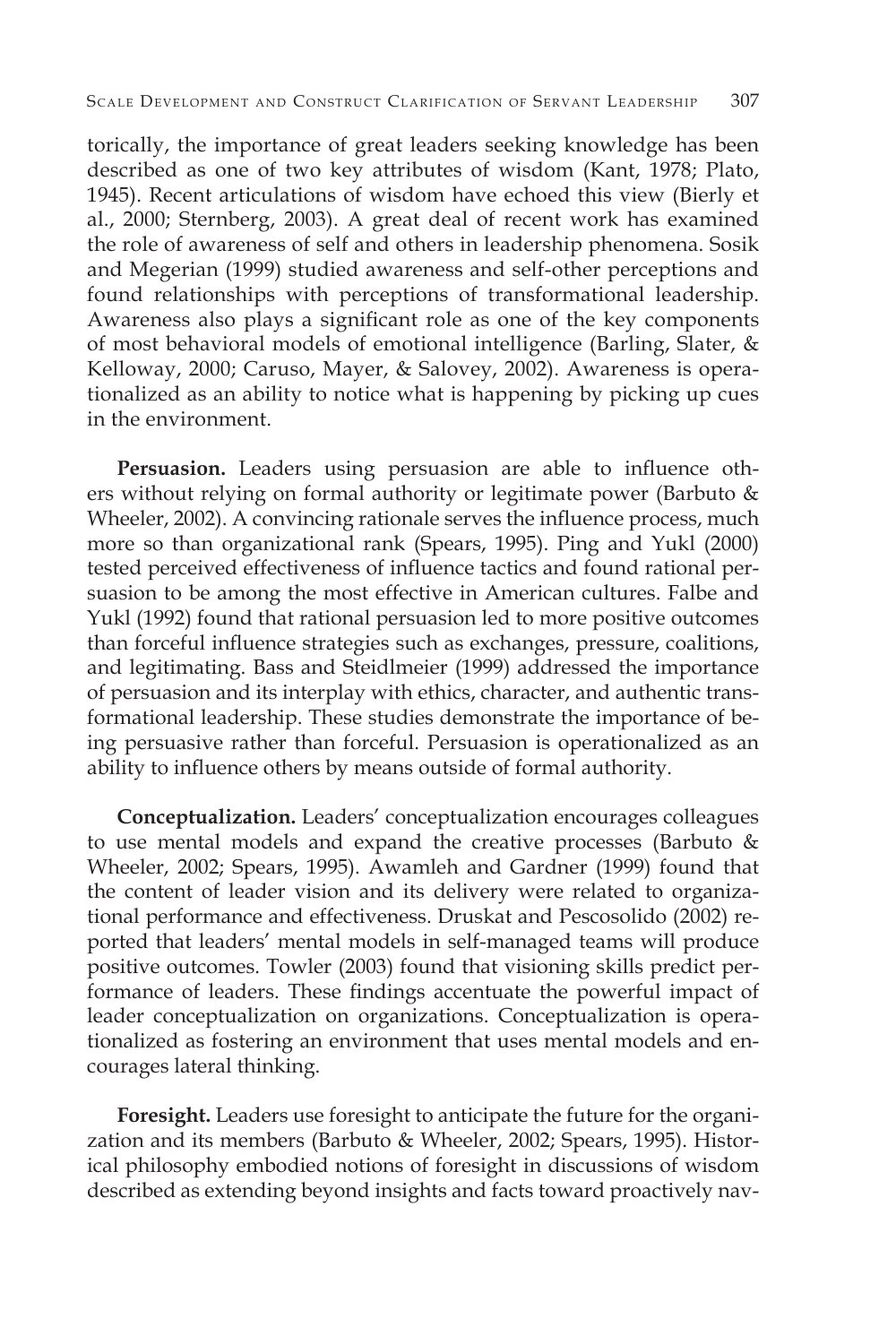igating the course of action, anticipating the challenges and consequences (Longman, 2002). Scholars argue that the ability of leaders to envision the future state of the organization is essential to their effectiveness (Avolio, 1999). Farling et al. (1999) argued that the skill of leaders to anticipate and communicate a vision is critical to servant leadership practice. Bierly et al. (2000) argued that, beyond knowledge, leaders must know the appropriate application and context to guide purposeful action. These works speak to the importance of anticipation and foresight to effective leadership. Foresight is operationalized as an ability to anticipate the future and its consequences.

**Stewardship.** Stewardship involves preparing the organization and its members for great contributions to society (Barbuto & Wheeler, 2002). Leaders seek to meet the needs of society more than those of the organization. Brief and Motowidlo (1986) discussed prosocial behaviors and the leadership role in social consequences beyond the organization; Coleman (1998) discussed legacy leadership, advocating for leaders to take stewardship roles for society; and Giltmier (1990) described the role of leaders in communities to leave a legacy of sustainability for the environment and natural resources—essentially an environmental stewardship. Stewardship is operationalized as believing organizations have a legacy to uphold and must purposefully contribute to society.

**Growth.** Greenleaf (1996) reminded us that one of the great outcomes of servant leadership is that followers develop in a positive direction. Godshalk and Sosik (2000) examined the dynamics of the mentorprotégé relationship and found expectations of both parties play a role in the effectiveness of the relationship. Leaders' use of individualized consideration has consistently related to motivation to perform extra work, employee satisfaction, and leadership effectiveness (Lowe, Kroeck, & Sivasubramaniam, 1996). These findings indicate that leaders who demonstrate a commitment to the growth of employees will experience positive organizational outcomes. Growth is operationalized as an ability to identify others' needs and provide developmental opportunities.

**Community building.** Organizations have the potential to be communities if people are committed to each other, learn to communicate, and address their issues (Peck, 1998). Goffee and Jones (2001) found strong communities were necessary for followers to exhibit commitment to leaders. Perrewe (2000) described the importance of creating a forum for people to optimally address their issues within the context of political skills. These studies demonstrate that building community leads to follower commitment and organizational identity. Building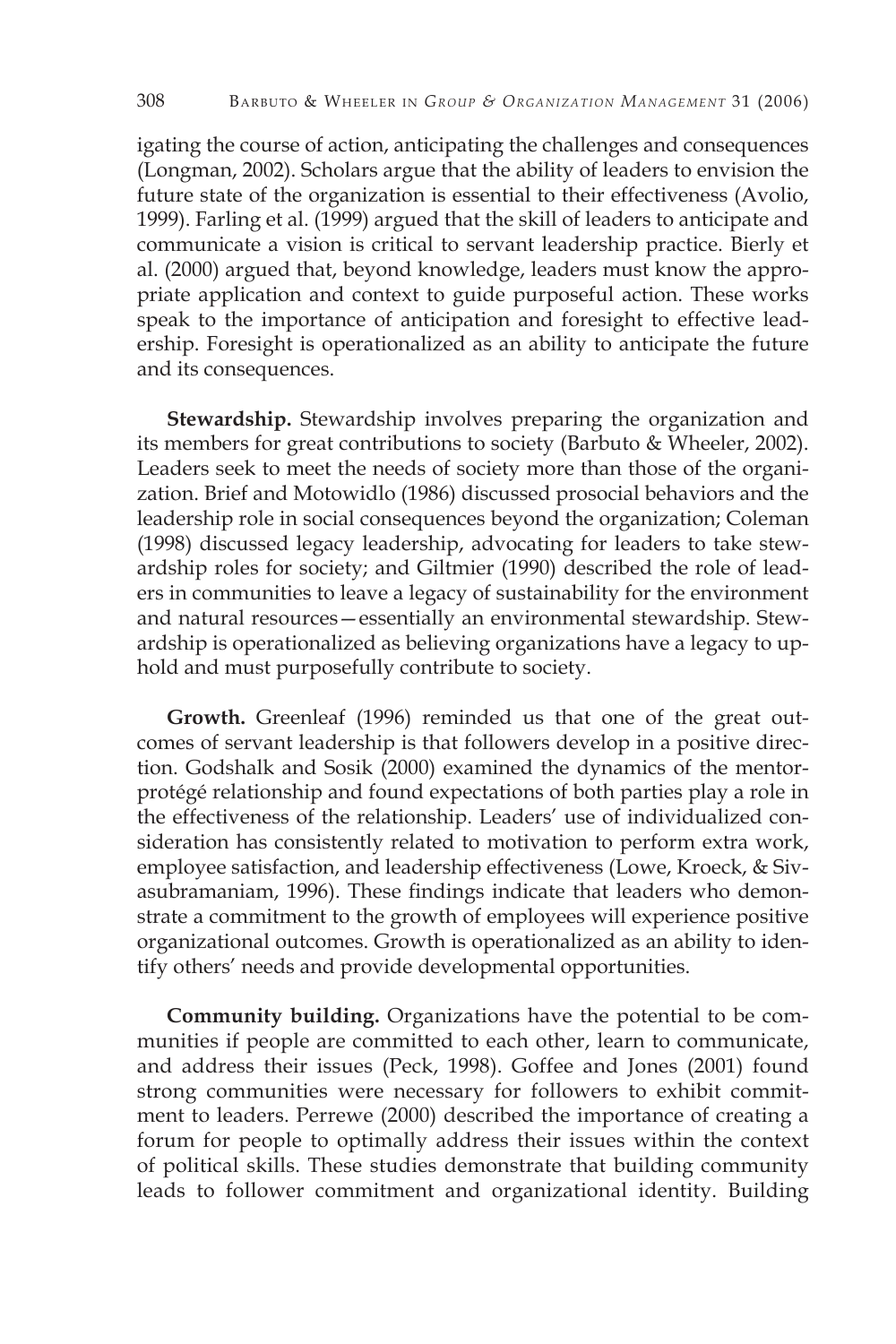community is operationalized as an ability to instill a sense of community spirit in an organization.

#### *The Conceptual Distinctness of Servant Leadership Characteristics*

We anticipate some overlap among the preceding dimensions of servant leadership, but we have avoided any reduction until empirical evidence warrants. The construct of servant leadership has had no empirical research to indicate its optimal set of dimensions, so the conceptual distinctness of these characteristics is tested with these scale development procedures.

# **Scale Development**

#### *Initial Item Development*

The purpose of this study was to develop and validate an instrument that captures the 11 characteristics of servant leadership. A process recommended by Hinkin and Schriesheim (1989) and Devellis (1991) began with developing new, conceptually consistent, theoretical definitions of the constructs, as done in the prior section. Next, five to seven sample items were developed for each of the 11 characteristics incorporating structured item development strategies (Devellis, 1991). Items were written for clarity and congruence to Spears's (1995) descriptions where appropriate. After the initial 56 items were developed, the authors reviewed them carefully to eliminate distracting or confusing language and grammar. Approximately 10 to 15 of the initial items were rewritten and/or edited prior to continuing the process. The 56 revised items were then tested for face validity.

#### *Face Validity Assessments of the Subscale Items*

To ascertain the face validity of items and identify poorly written or vague items, a panel of 11 expert judges, consisting of 6 leadership faculty from three universities and 5 advanced leadership doctoral students from one university, performed a priori analysis. Items categorized into 1 of the 11 servant leadership characteristics 60% of the time (7 of 11 judges) were retained (Hinkin & Schriesheim, 1989; Revelle & Rocklin, 1979). Four of the initial 56 items that failed to meet this criterion were rewritten. A final panel of 5 judges (all faculty) reviewed the revised 56 items and correctly categorized all items greater than 80% (4 out of 5 judges) of the time, indicating face validity of the 56 subscale items.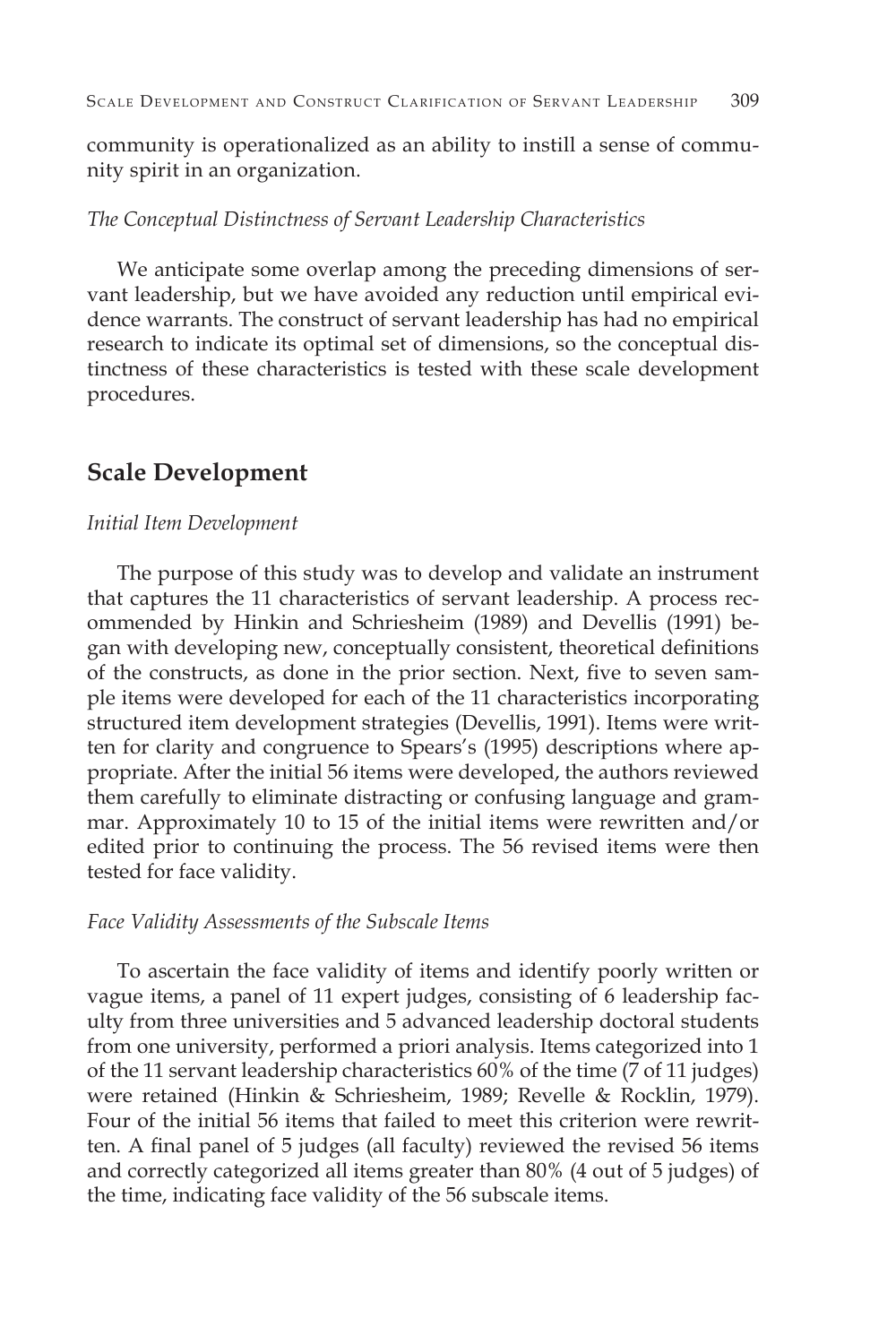#### *Sample*

To test the psychometric properties of the questionnaire, we administered it to a sample of 80 elected community leaders and 388 raters from counties in the Midwestern United States. The community leaders attended a leadership development workshop and were members of a statewide professional organization. The average age of participants was 51 years. In all, 50% had earned a bachelor's degree, whereas 20% had earned a master's degree or higher. Of the leaders, 65% were women. Raters were colleagues or employees of the leaders. Raters reported an average age of 46 years. Of the raters, 42% had earned a bachelor's degree, whereas less than 10% had earned a master's degree or higher. Of the raters, 53% were women.

#### *Procedures for External Sampling*

Data were collected from an intact group of elected officials as part of a full-day leadership training seminar for members of an association that sponsors annual professional development programs for its members. The sample is appropriate for studying servant leadership because the role of these elected officials was to serve their communities in public office. Participants filled out the self-report version of the servant leadership instrument 4 weeks prior to the workshop and the self-report version of the multi-leadership behavior questionnaire (MLQ) at the workshop. Each participant was asked to solicit between four and six raters to complete a similar battery of instruments, consisting of the rater version of the servant leadership instrument, the rater version of the MLQ, and the rater version of the LMX-7. Responses to the MLQ and LMX-7 measures were collected to assess the convergent validity between similar constructs.

Instruments were coded to protect the identities of raters; however, leaders' names were kept on a separate coding sheet for interpretation and feedback. All instruments were returned directly to the first author via U.S. mail. Participants and their raters were provided a letter detailing their participation and rights, which included the right to withdraw at any time during the research process. None of the participants asked to be removed from the study. Because elected officials had pre-registered for the conference, the response rate is less relevant; however, 80 of the eligible 88 elected officials participated in the study. This high participation rate indicates that participants were keenly interested in the information.

#### *Varimax Rotation of Items: Data Reduction*

A series of exploratory factor analyses, using the data collected from raters, were conducted in this study. The rater sample was used be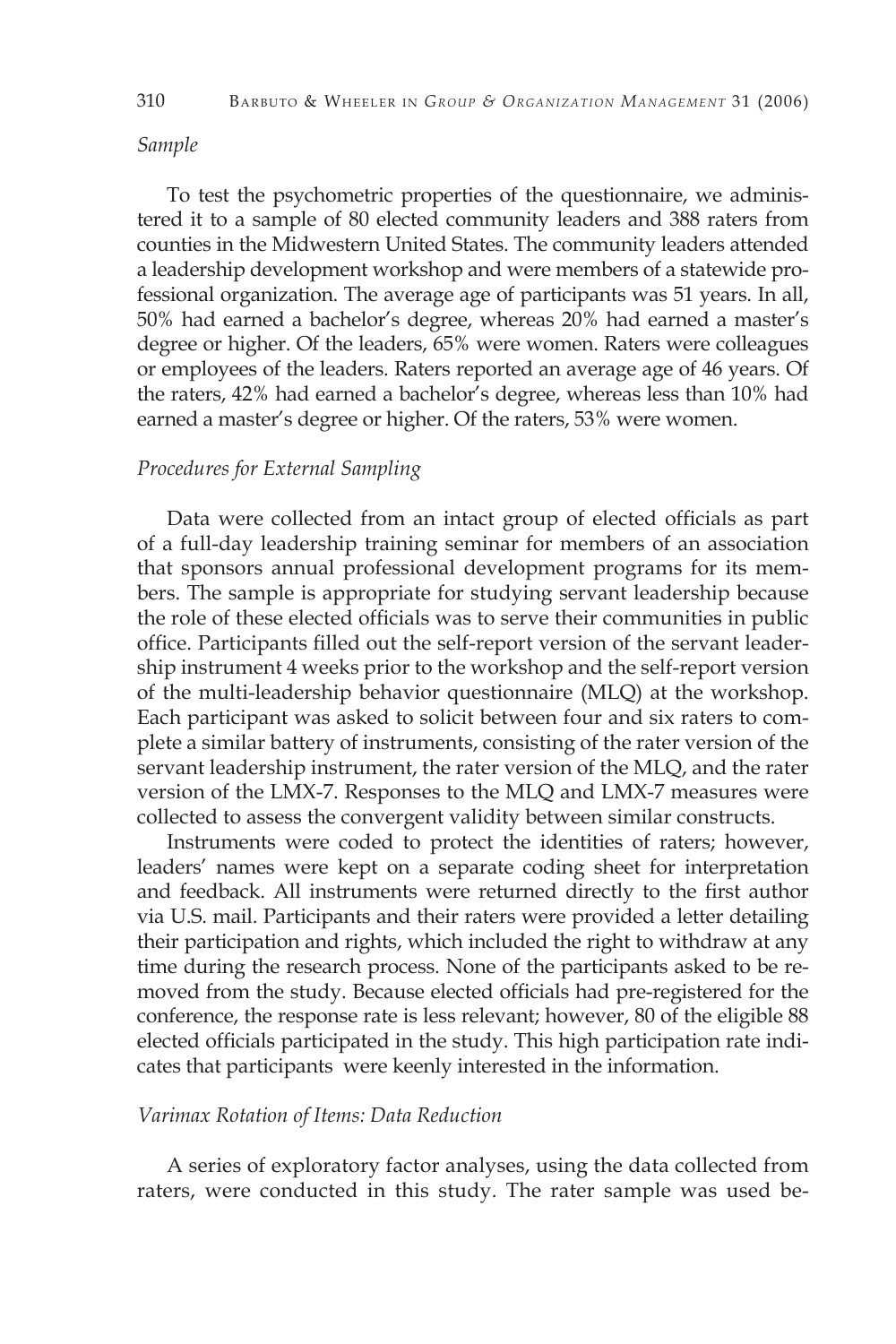cause its sample size ( $n = 388$ ) was more suitable to the rigor of principal component analysis than was the leader sample size  $(n = 80;$  Hurley & Scandura, 1997). A varimax rotation with Kaiser normalization was used to identify items with strong and unique loadings to components identified in the analysis and to guide potential reduction of factors. A reviewer suggested oblique rotations, which are useful in instances when dimensions may not be orthogonal. However, Fabrigar, Wegener, MacCallum, and Strahan (1999) found that an oblique rotation may produce a slightly better simple structure than a varimax rotation, but the patterns of loadings have usually been the same. After performing the oblique rotation, there were no significant differences with the varimax rotation.

A series of extractions guiding factor and item reductions resulted in 5 factors, as opposed to the 11 proposed (see Table 2).

The reduced set of 23 items resulted in five factors with strong and unique loadings. It appears from this analysis that a refinement of the servant leadership construct is warranted and necessary for research and practice. The resulting factors of servant leadership are labeled altruistic calling, emotional healing, wisdom, persuasive mapping, and organizational stewardship (see the appendix). These five dimensions appear to capture the essence of servant leadership—as separate from the more leader-focused construct of transformational leadership.

#### *Internal Reliability Assessment, Simple Statistics, and Intercorrelations of the Subscales*

Leader and rater versions of the subscales were assessed for their internal reliability using SPSS scale internal reliability (a) functions, which featured a removal of poor item performance function based on item to total factor correlations. The reliabilities of each of the 10 servant leadership subscales (5 self, 5 rater) were assessed (see Tables 3 and 4). The self version of the subscales demonstrated reliabilities ranging from .68 to .87. The rater version of the subscales demonstrated reliabilities ranging from .82 to .92. No opportunities for improving the reliability coefficient alphas for any of the subscales existed.

Simple statistics were calculated for all subscales. Self-rated subscales of servant leadership subscales showed means ranging from 2.48 to 2.98 (1 = *strongly disagree,* 2 = *somewhat disagree,* 3 = *somewhat agree,* 4 = *strongly agree*). The standard deviations were fairly consistent across the five subscales, ranging from 0.49 to 0.58. For the rater versions of the servant leadership subscales, means ranged from 2.58 to 3.24. The standard deviations were consistent for rater versions across the five subscales, ranging from 0.73 to 0.97. In both self and rater versions of the servant lead-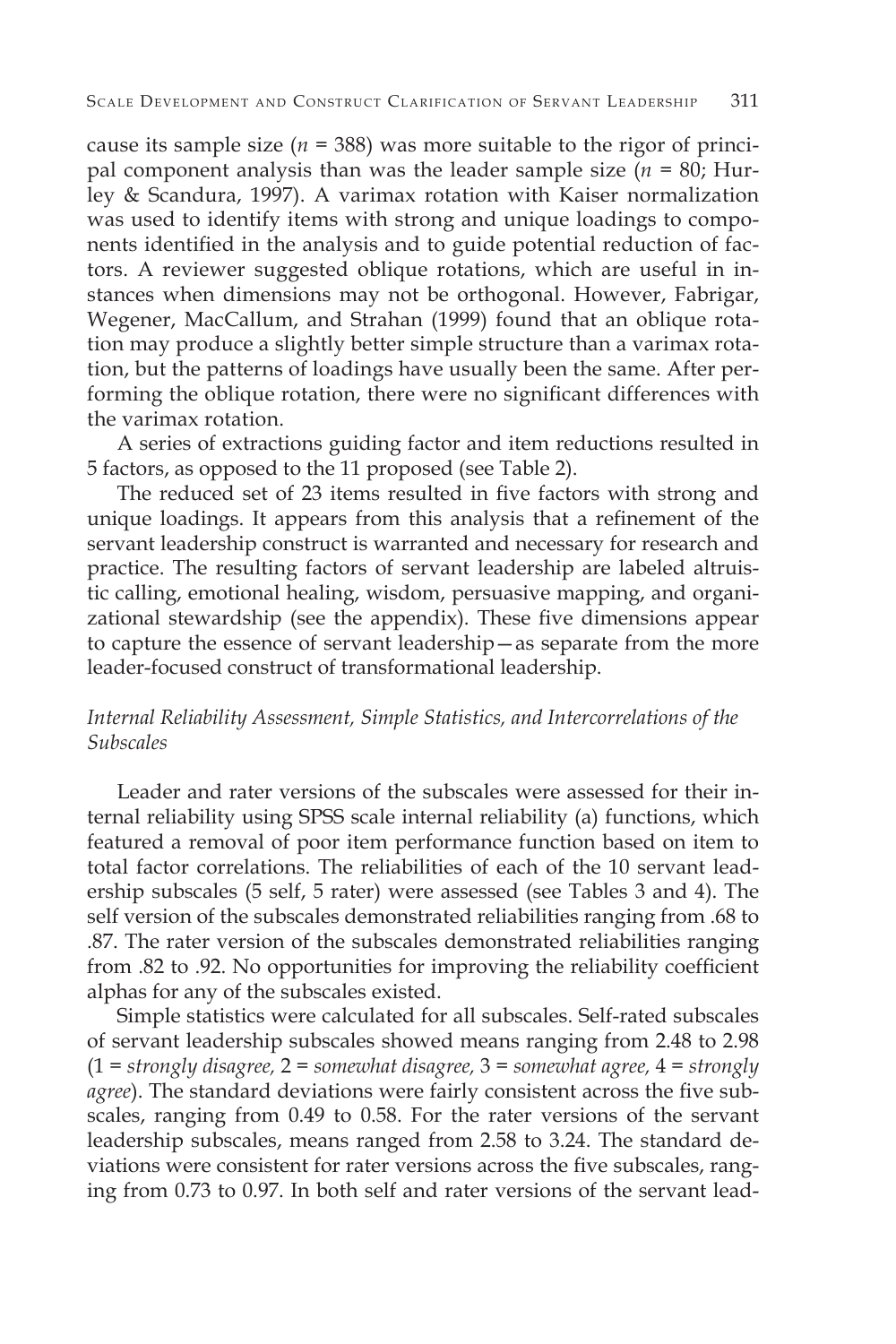|           | Components   |                |      |      |      |
|-----------|--------------|----------------|------|------|------|
| Subscales | $\mathbf{1}$ | $\overline{2}$ | 3    | 4    | 5    |
| 28 (WI)   | .858         | .130           | .255 | .137 | .071 |
| 06 (WI)   | .857         | .166           | .127 | .155 | .169 |
| 17 (WI)   | .854         | .175           | .153 | .137 | .148 |
| 50 (WI)   | .838         | .168           | .234 | .162 | .104 |
| 09 (WI)   | .542         | .340           | .241 | .128 | .267 |
| 29 (PM)   | .169         | .727           | .315 | .117 | .262 |
| 40 (PM)   | .151         | .725           | .195 | .243 | .264 |
| 07 (PM)   | .212         | .705           | .116 | .294 | .193 |
| 18 (PM)   | .297         | .698           | .194 | .077 | .091 |
| 09 (PM)   | .072         | .627           | .120 | .275 | .326 |
| 34 (OS)   | .210         | .113           | .792 | .242 | .174 |
| 43 (OS)   | .264         | .291           | .746 | .210 | .111 |
| 21 (OS)   | .284         | .175           | .702 | .114 | .236 |
| 45 (OS)   | .146         | .308           | .604 | .373 | .284 |
| 54 (OS)   | .317         | .399           | .540 | .387 | .081 |
| $01$ (AC) | .174         | .194           | .121 | .726 | .284 |
| 35 (AC)   | .057         | .225           | .177 | .701 | .219 |
| 46 (AC)   | .206         | .251           | .334 | .657 | .263 |
| 03 (AC)   | .277         | .140           | .301 | .636 | .167 |
| 16 (EH)   | .170         | .277           | .253 | .259 | .781 |
| 05 (EH)   | .182         | .248           | .145 | .246 | .778 |
| 27 (EH)   | .180         | .281           | .203 | .294 | .769 |
| 38 (EH)   | .210         | .355           | .242 | .341 | .542 |

**Table 2.** Varimax Rotation Patterns for Servant Leadership Subscales

 $WI = wisdom; PM = persuasive mapping; OS = organizational stewardship; AC = altitude$ calling; EH = emotional healing. Rotation method: Varimax with Kaiser normalization. Extraction method: principal component analysis with eigenvalue greater than 1.0 extraction criteria. Rotation converged in 13 iterations.

ership questionnaire, wisdom and organizational stewardship were the highest reported characteristics for this sample. Persuasive mapping was the lowest reported characteristic across both self and rater versions. The greatest variability in self-report responses was found for wisdom and persuasive mapping. The greatest variability in rater-report responses was found for emotional healing.

The intercorrelations for self and rater versions of the servant leadership subscales were calculated (see Tables 3 and 4). Subscale intercorrelations ranged from  $r = .28$  to  $r = .53$  for self versions and from  $r = .47$ to  $r = .71$  for rater versions of the servant leadership measure. The highest intercorrelation for the self version of the servant leadership questionnaire was between emotional healing and persuasive mapping. The lowest intercorrelation for this population was between altruistic calling and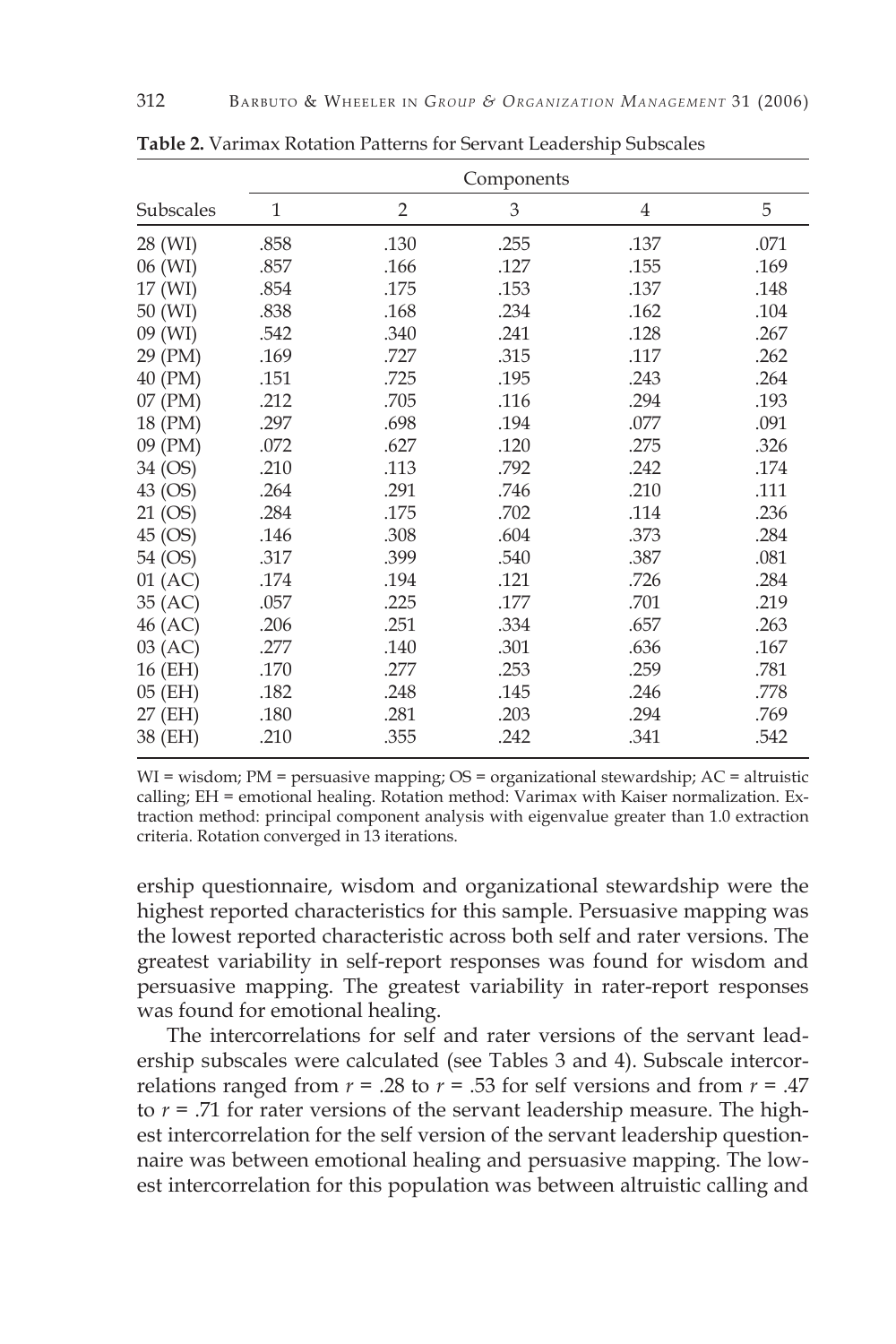| Subscales                 | М    | SD   |     | $\mathcal{P}$ | 3   | 4   | 5   | 6   |
|---------------------------|------|------|-----|---------------|-----|-----|-----|-----|
| 1. Altruistic calling (4) | 2.94 | 0.53 | .77 |               |     |     |     |     |
| 2. Emotional healing (4)  | 2.48 | 0.49 | .42 | .68           |     |     |     |     |
| $3.$ Wisdom $(5)$         | 2.97 | 0.58 | .47 | .45           | .87 |     |     |     |
| 4. Persuasive mapping (5) | 2.28 | 0.58 | .28 | .53           | .50 | .83 |     |     |
| 5. Organizational         | 2.98 | 0.57 | .47 | .31           | .37 | .48 | .83 |     |
| stewardship (5)           |      |      |     |               |     |     |     |     |
| 6. Transformational       | 2.87 | 0.49 | .43 | .55           | .56 | .56 | .62 | .89 |
| leadership (16)           |      |      |     |               |     |     |     |     |
|                           |      |      |     |               |     |     |     |     |

**Table 3.** Self Version of Servant Leadership Questionnaire Reliabilities, Intercorrelations, and Covariates

Coefficient alphas along diagonal. All correlations significant at *p* < .01.

**Table 4.** Rater Version of Servant Leadership Questionnaire Reliabilities, Intercorrelations, and Covariates

| Subscales                            | М    | SD.  | 1   | 2   | 3   | $\overline{4}$ | 5   | 6   |     |
|--------------------------------------|------|------|-----|-----|-----|----------------|-----|-----|-----|
| 1. Altruistic calling (4)            | 2.76 | 0.79 | .82 |     |     |                |     |     |     |
| 2. Emotional healing (4)             | 2.71 | 0.97 | .71 | .91 |     |                |     |     |     |
| $3.$ Wisdom $(5)$                    | 3.24 | 0.71 | .51 | .49 | .92 |                |     |     |     |
| 4. Persuasive mapping (5)            | 2.58 | 0.80 | .62 | .69 | .49 | .87            |     |     |     |
| 5. Organizational<br>stewardship (5) | 3.12 | 0.73 | .68 | .62 | .58 | .47            | .89 |     |     |
| 6. Transformational (16)             | 3.05 | 0.65 | .25 | .30 | .34 | .29            | .33 | .95 |     |
| 7. Leader-member                     | 3.15 | 0.69 | .70 | .73 | .55 | .61            | .67 | .38 | .89 |
| exchange (7)                         |      |      |     |     |     |                |     |     |     |

Coefficient alphas along diagonal. All correlations significant at *p* < .01.

persuasive mapping. The highest intercorrelation for rater version of the servant leadership questionnaire was between altruistic calling and emotional healing. The lowest intercorrelation was between persuasive mapping and organizational stewardship.

#### *Confirming the Factor Structures of the Subscales*

Confirmatory factor analysis was used to test the factor loading structure of the subscales. This analysis was performed on the leader sample (*n* = 80). Using the revised subscales (3 to 4 items per subscale), a confirma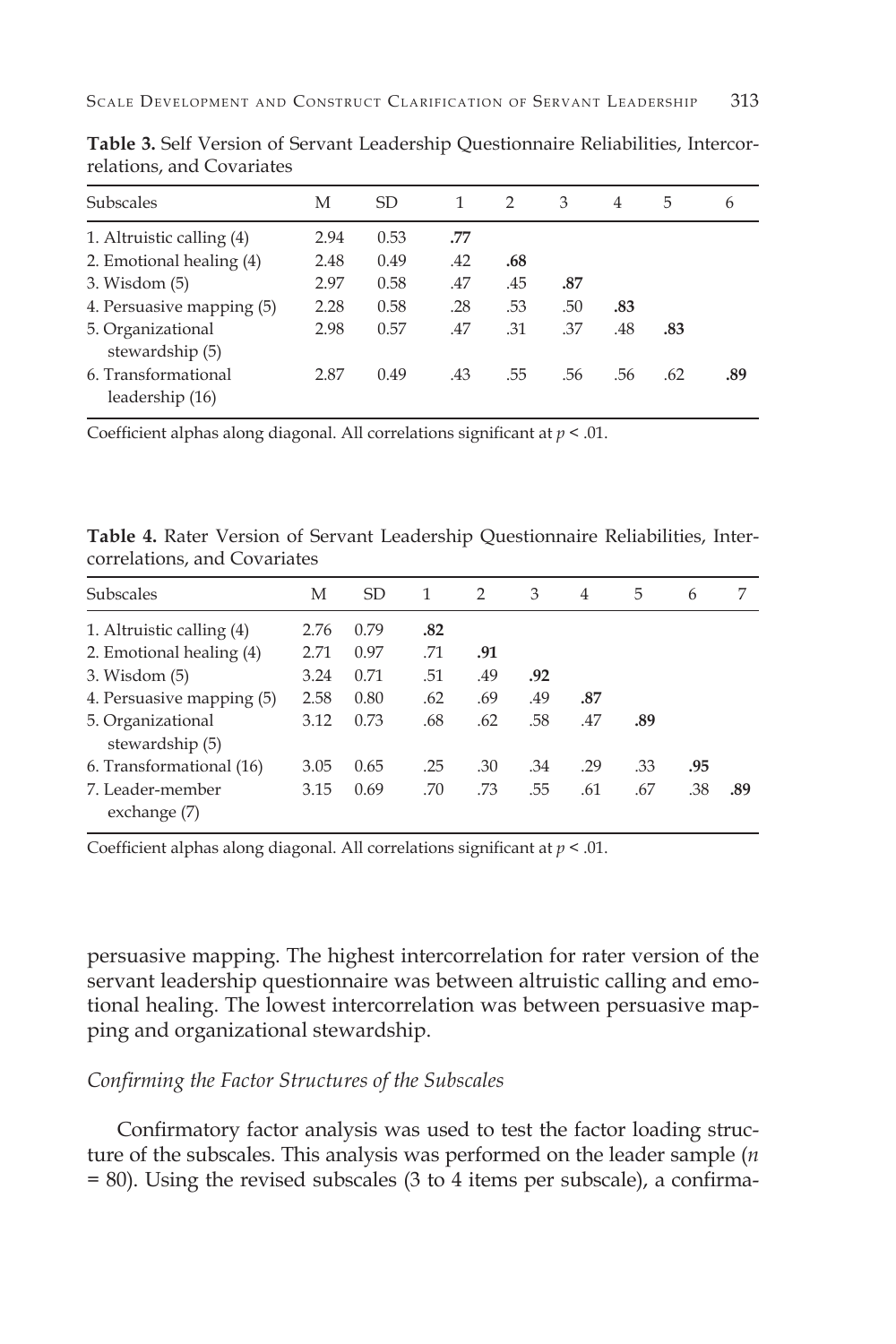tory factor analysis was performed. LISREL 8.54 (Jöreskog & Sörbom, 2003) maximum likelihood confirmatory factor analysis was used for the estimation. Maximum likelihood confirmatory factor analysis makes it possible to assess the goodness of fit of a factor structure to a set of data. Thus, we conducted LISREL analyses on the 23 servant leadership items. Initially, each item was specified as orthogonal, and each of the five revised subscales was treated as not orthogonal. The five factors were set as latent variables.

The overall model fit was indicated by the chi square,  $\chi^2(220)$  = 1,410.69,  $p = 0$ , for both versions of the servant leadership subscales. The resulting root mean square error of approximation was .010, and the normed fit index was .96. The non-normed fit index was .96, the comparative fit index was .96, the incremental fit index was .96, and the relative fit index was .95. The data appear to support the five-factor structure.

#### *Convergent and Divergent Validity*

To test the servant leadership subscale's convergent and divergent validity, transformational leadership (leaders and raters) and LMX (raters only) measures were completed by the sample. Results demonstrated strong and consistent patterns between servant leadership and transformational leadership (see Tables 3 and 4). Taken together, transformational leadership and servant leadership appear to share some tenets; however, the low effect sizes indicate they are capturing different phenomena. LMX shared variance with each of the five servant leadership subscales and shared stronger relationships with each of the servant leadership subscales than it did with transformational leadership, providing some support for divergent validity of the servant leadership subscales.

#### *Assessing the Predictive Validity of the Subscales*

To test the predictive validity of the subscales, several outcome variables— motivation to perform extra work, employee satisfaction, and perceptions of organizational effectiveness—were measured (using the MLQ measure for each) and correlated with each of the five subscales of servant leadership (leader and rater versions), the single factor transformational leadership (leader and rater versions), and LMX (rater version only).

Results indicated that self-reported servant leadership subscales correlated positively with each of the three positive outcome variables (see Table 5). Organizational stewardship had the strongest relationship with extra effort. Wisdom and organizational stewardship had the strongest relationships with employee satisfaction. Organizational stewardship had the strongest relationship with perceptions of organizational effectiveness.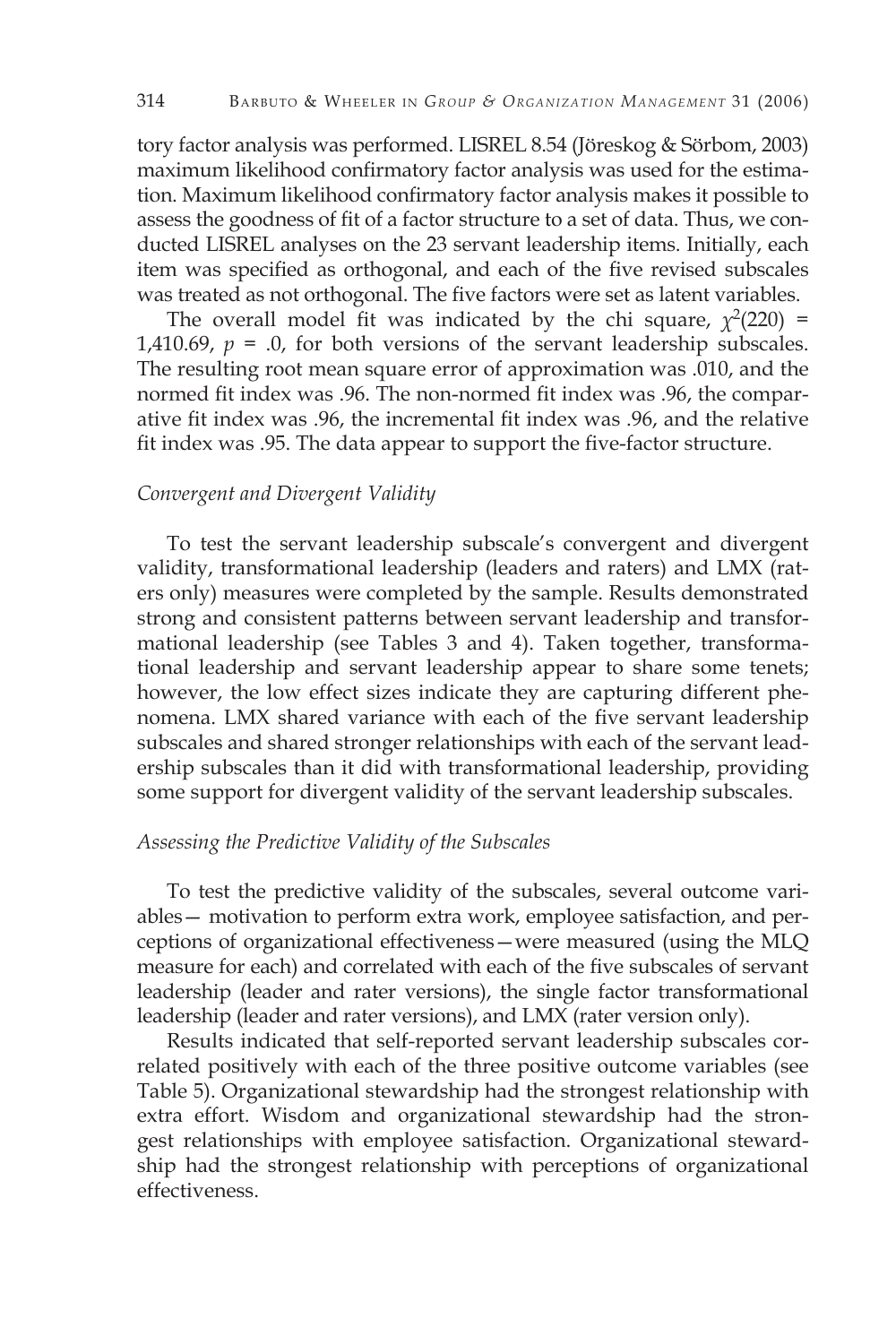| Leadership Subscales        | Extra Effort | Satisfaction | Effectiveness |
|-----------------------------|--------------|--------------|---------------|
| Altruistic calling          | .43          | .39          | .42           |
| <b>Emotional healing</b>    | .52          | .35          | .50           |
| Wisdom                      | .45          | .44          | .51           |
| Persuasive mapping          | .48          | .36          | .54           |
| Organizational stewardship  | .56          | .44          | .60           |
| Transformational leadership | .67          | .62          | .66           |
|                             |              |              |               |

**Table 5.** Predictive Validity of the Servant Leadership Subscales (Self-Report)

All correlations *p* < .05, power > .80 (two-tailed test; *p* < .05).

**Table 6.** Predictive Validity of the Servant Leadership Subscales (Rater Report)

|                             |              | Rater-Reported Outcomes |               |
|-----------------------------|--------------|-------------------------|---------------|
| Leadership Subscales        | Extra Effort | Satisfaction            | Effectiveness |
| Altruistic calling          | .16          | .23                     | .27           |
| <b>Emotional healing</b>    | .23          | .44                     | .47           |
| Wisdom                      | .27          | .42                     | .49           |
| Persuasive mapping          | .20          | .31                     | .40           |
| Organizational stewardship  | .22          | .36                     | .55           |
| Transformational leadership | .84          | .83                     | .81           |
| Leader-member-exchange      | .37          | .31                     | .30           |

All correlations  $p < .05$ , power  $> .80$  (two-tailed test;  $p < .05$ ).

For the rater-report subscales, the strongest relationship for employees' motivation to perform extra work was with wisdom. The strongest relationship for employees' satisfaction was with emotional healing. The strongest relationship for perceptions of organizational effectiveness was with organizational stewardship. Each of the subscales shared positive relationships with each of the three positive outcome variables (see Table 6).

Comparatively, transformational leadership shared the strongest variance with the three outcome measures across both self and rater reports. This is consistent with the mono-source, mono-method, mono-measure bias that comes from the instrument's format (Bycio, Hackett, & Allen, 1995). In these instances, relationships tend to be higher than when multiple sources of data are used. LMX showed a larger effect size than the servant leadership subscales for extra effort and lower effect sizes than servant leadership subscales for satisfaction and perceptions of organizational effectiveness.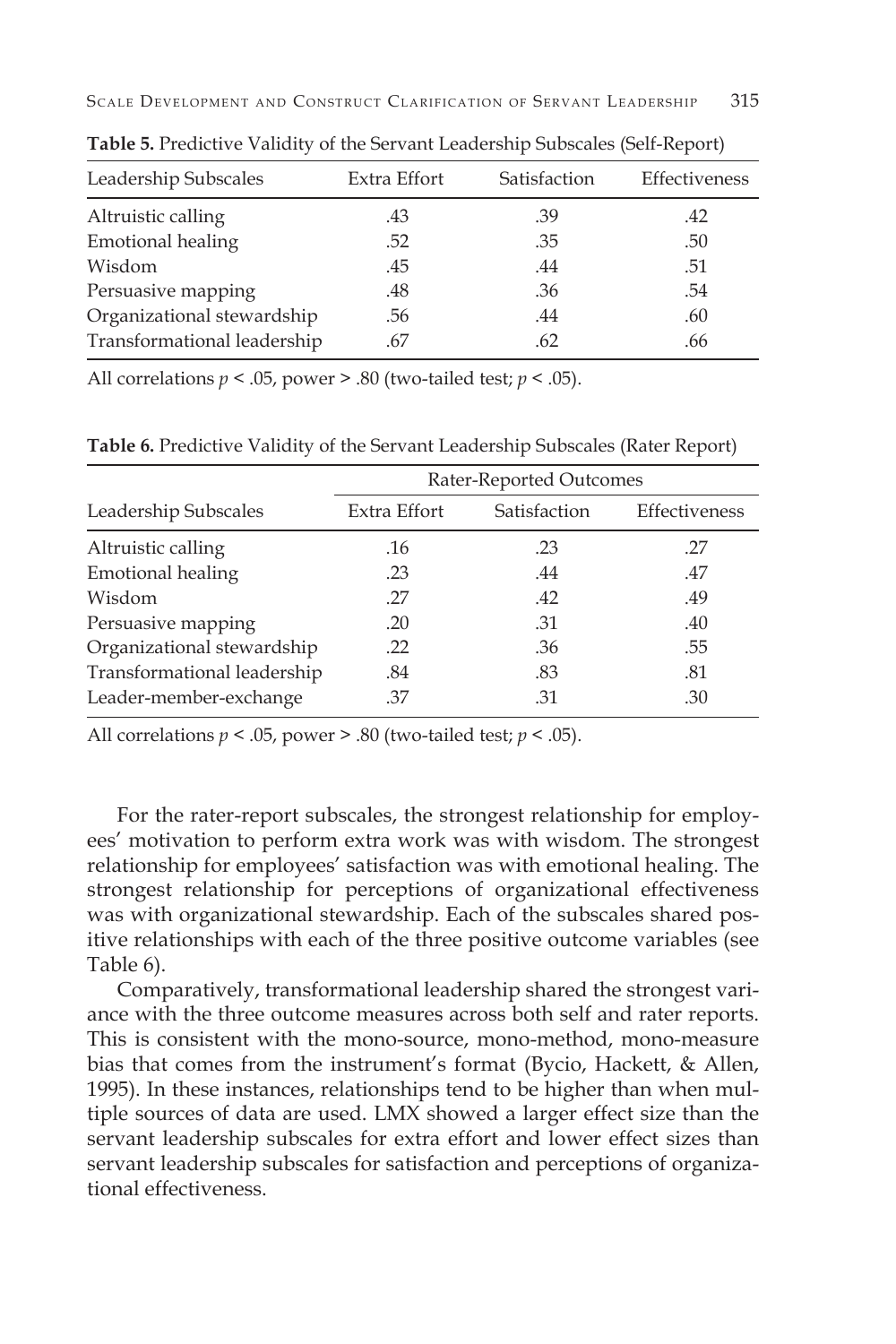To address the issue of single-method, single-source data, we also assessed the correlates of the self-reported servant leadership subscales with the rater-reported outcomes (see Table 7), as recommended (see Podsakoff & Organ, 1986). Leaders' self-reported altruistic calling shared significant variance with rater-reported satisfaction with leader. Leaders' self-reported wisdom was related to employees' extra effort, perceptions of effectiveness, LMXs and transformational leadership. Leaders' self-reported organizational stewardship was related to rater-reported perceptions of organizational effectiveness, LMX, and transformational leadership. Leaders' self-reported emotional healing and persuasive mapping were not related to any of the rater-reported outcomes. Convergent and divergent validity of the leaders' self-reported servant leadership subscales is indicated by the low effect sizes with transformational leadership in this iteration of the analysis.

In addition, we assessed the correlates of rater-reported servant leadership subscales with the self-reported outcomes (see Table 8). Rater-reported altruistic calling of leaders was related to leaders' self-reported estimation of employees' satisfaction. Rater-reported persuasive mapping and organizational stewardship shared significant variance with all selfreported outcomes and correlates. LMX also shared variance with all selfreported outcomes and correlates. Comparatively, the rater-reported servant leadership sub- scales shared greater variance than transformational leadership with leader- reported outcomes.

# **Discussion**

The purpose of this article was to clarify the construct of servant leadership and operationalize it for empirical research. A review of the literature identified 11 potential characteristics that captured the major tenets of servant leadership (Barbuto & Wheeler, 2002; Greenleaf, 1970; Spears, 1995). To operationalize this construct, items for these characteristics were created and validated. Face validity was achieved by a priori categorization with an 80% acceptance criterion. Factor analysis reduced the data to five unique subscales, which were used to test reliability, convergent, divergent, and predictive validity. Positive correlations with transformational leadership demonstrated some convergence. Divergence was not tested using the MLQ because of its factor structure. Predictive validity of the servant leadership subscales was evident from the correlations with employees' extra effort, satisfaction, organizational effectiveness, and, to some extent, LMX.

One of the more interesting outcomes of this validation process was how well the subscales performed in correlations with the leadership and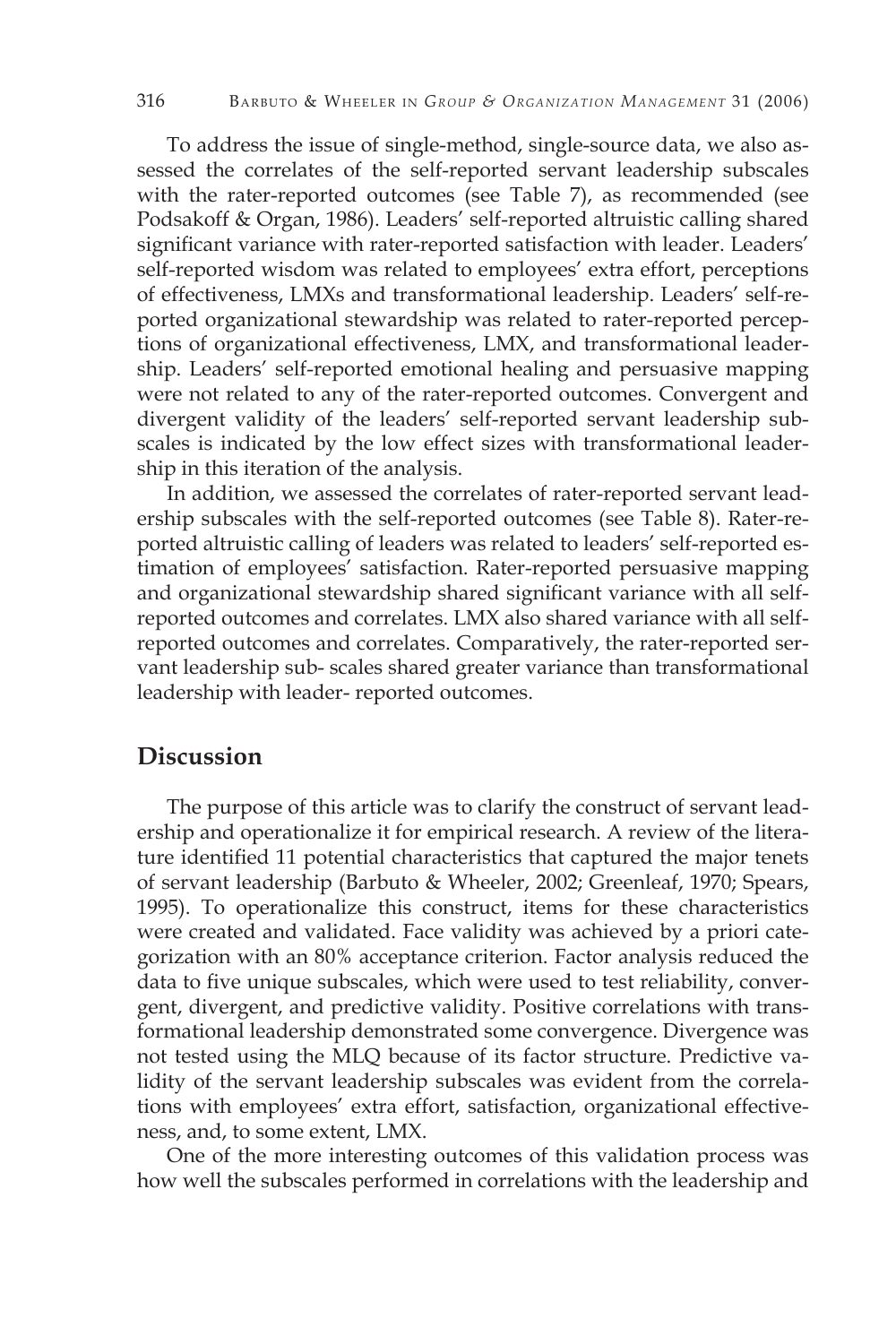|                                |                          |                      |                            | Rater-Reported Outcomes and Correlates |                  |
|--------------------------------|--------------------------|----------------------|----------------------------|----------------------------------------|------------------|
|                                | Extra                    |                      |                            | Leader-Member                          | Transformational |
| Self-Report Leader Subscales   | Effort                   |                      | Satisfaction Effectiveness | Exchange                               | (Rater)          |
| Altruistic calling             |                          |                      |                            |                                        |                  |
| Emotional healing              | $\overline{\mathrm{08}}$ |                      |                            |                                        | $\overline{08}$  |
| Wisdom                         |                          | $\ddot{\mathrm{60}}$ |                            | $15*$                                  | $10*$            |
| Persuasive mapping             | $\ddot{\circ}$           | පි                   |                            | $\overline{\mathcal{S}}$               | $\ddot{\odot}$   |
| Organizational stewardship     | $\overline{6}$           | 9                    | $10*$                      | $13*$                                  | $13*$            |
| Transformational leader (self) | $10*$                    | 07                   | $13*$                      | $.16*$                                 | $10*$            |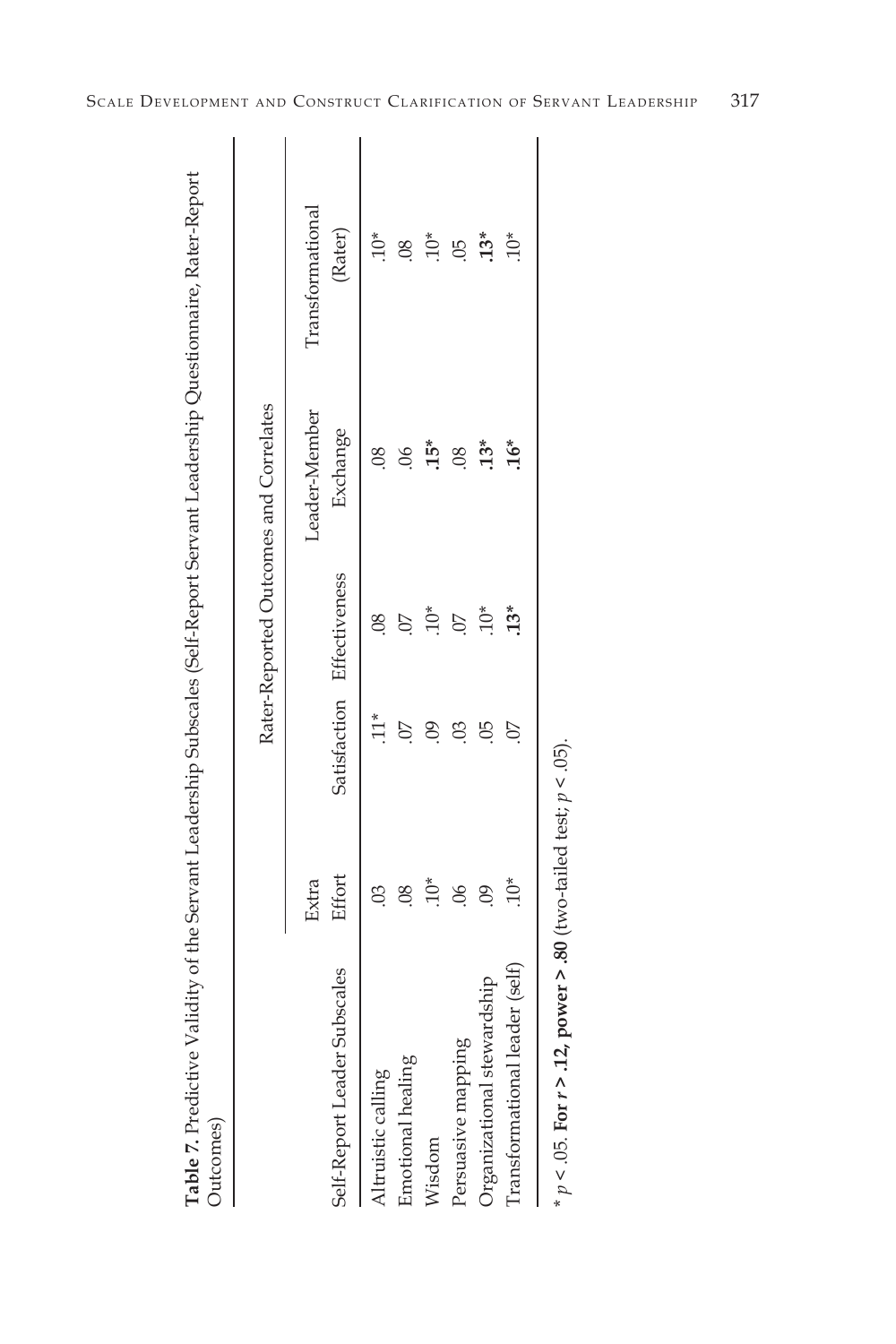|                                         | Self-Reported Outcomes and Correlates |              |               |                            |  |  |
|-----------------------------------------|---------------------------------------|--------------|---------------|----------------------------|--|--|
| Rater-Report Leader<br><b>Subscales</b> | Extra<br>Effort                       | Satisfaction | Effectiveness | Transformational<br>(Self) |  |  |
| Altruistic calling                      | .02                                   | .08          | .04           | .04                        |  |  |
| Emotional healing                       | .06                                   | .05          | .08           | .05                        |  |  |
| Wisdom                                  | .06                                   | $.12*$       | .08           | .09                        |  |  |
| Persuasive mapping                      | $.19*$                                | $.14*$       | $.19*$        | $.17*$                     |  |  |
| Organizational<br>stewardship           | $.14*$                                | $.14*$       | $.16*$        | $.14*$                     |  |  |
| Leader-member-exchange                  | $.11*$                                | $.18*$       | $.11*$        | $.16*$                     |  |  |
| Transformational<br>leader (rater)      | .09                                   | $.11*$       | .08           | $.10*$                     |  |  |

**Table 8.** Predictive Validity of the Servant Leadership Subscales (Rater-Report Servant Leadership Questionnaire, Self-Report Outcomes)

\* *p* < .05. **For** *r* **> .12, power > .80** (two-tailed test; *p* < .05).

outcomes measures. This is particularly promising, given that the MLQ and LMX are more established measures with more than 20 years of research.

#### *Refinement of Servant Leadership: A Five-Dimension Construct*

Factor analyses indicate 5 factors derived from the 11 potential servant leadership characteristics—altruistic calling, emotional healing, wisdom, persuasive mapping, and organizational stewardship—which appear to be conceptually and empirically distinct.

Altruistic calling describes a leader's deep-rooted desire to make a positive difference in others' lives. It is a generosity of the spirit consistent with a philanthropic purpose in life. Because the ultimate goal is to serve, leaders high in altruistic calling will put others' interests ahead of their own and will diligently work to meet followers' needs.

Emotional healing describes a leader's commitment to and skill in fostering spiritual recovery from hardship or trauma. Leaders using emotional healing are highly empathetic and great listeners, making them adept at facilitating the healing process. Leaders create environments that are safe for employees to voice personal and professional issues. Followers that experience personal traumas will turn to leaders high in emotional healing.

Wisdom can be understood as a combination of awareness of surroundings and anticipation of consequences, similarly described by clas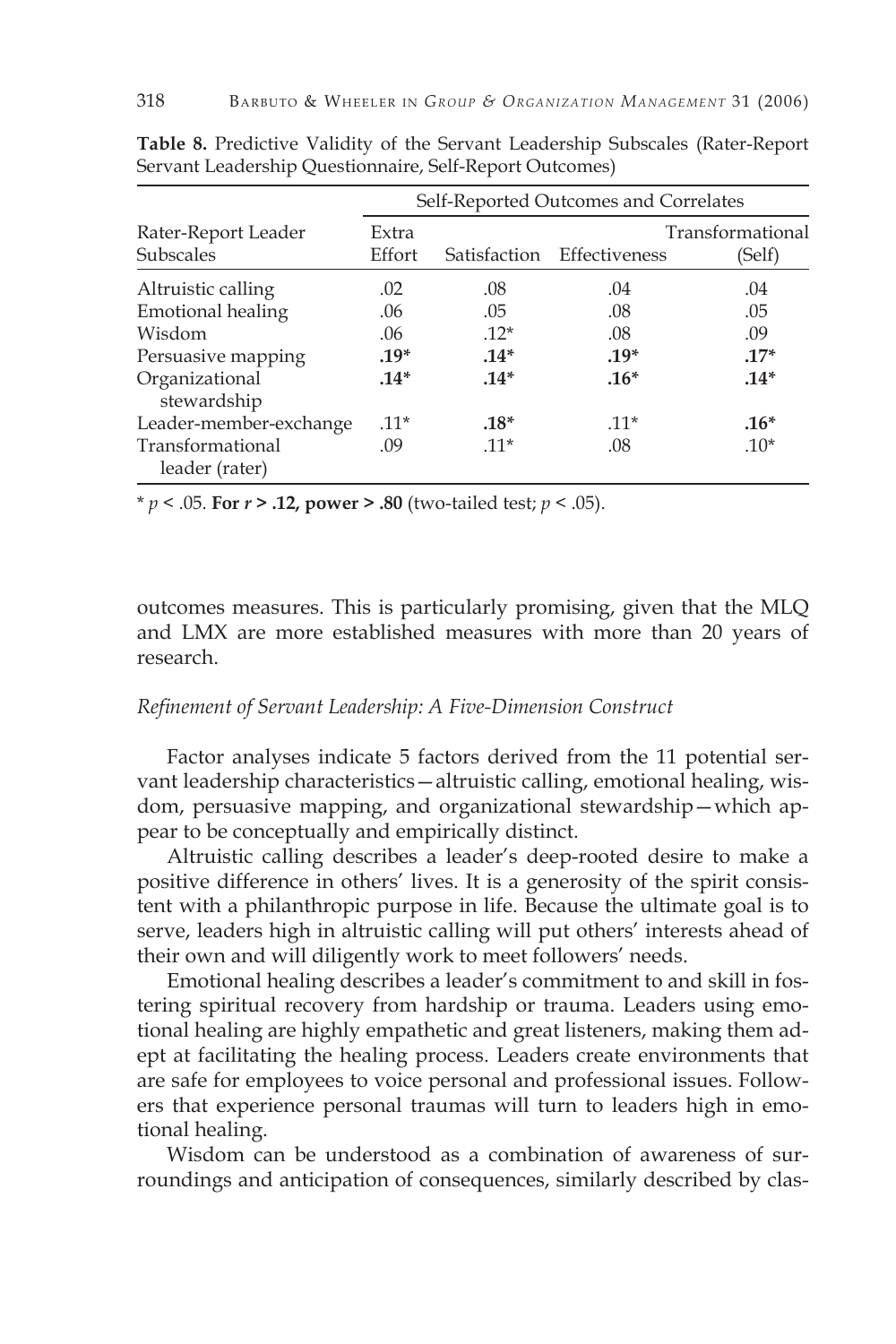sic philosophers (Kant, 1978; Plato, 1945). When these two characteristics are combined, leaders are adept at picking up cues from the environment and understanding their implications. Leaders high in wisdom are characteristically observant and anticipatory across most functions and settings (Bierly et al., 2000). Wisdom is the ideal of perfect and practical, combining the height of knowledge and utility.

Persuasive mapping describes the extent that leaders use sound reasoning and mental frameworks. Leaders high in persuasive mapping are skilled at mapping issues and conceptualizing greater possibilities and are compelling when articulating these opportunities. They encourage others to visualize the organization's future and are persuasive, offering compelling reasons to get others to do things.

Organizational stewardship describes the extent that leaders prepare an organization to make a positive contribution to society through community development, programs, and outreach. Organizational stewardship involves an ethic or value for taking responsibility for the well-being of the community and making sure that the strategies and decisions undertaken reflect the commitment to give back and leave things better than found. They also work to develop a community spirit in the workplace, one that is preparing to leave a positive legacy.

Several subscales from the original 11 characteristics are absent from the refined construct. These included listening, empathy, community building, and growth. Listening and empathy appear to be skills that aid all aspects of effective leadership and are not unique to servant leadership. We propose that listening and empathy are essential skills for servant leaders because they contribute to the core dimensions of emotional healing and wisdom. The items for community building offered little to the construct empirically. Although servant leaders are adept at building community, this characteristic is not necessarily unique to this style. Growth was also removed from the final construct because it was empirically scattered across the other dimensions. The process of servant leadership explicates a focus on others' needs—professional, developmental, and organizational; this leads to personal and professional growth of others.

#### *The Distinguishing Nature of Servant Leadership*

In this study, servant leadership was a better predictor of LMX quality than was transformational leadership. This finding supports the premise that servant leaders create serving relationships with their followers, which contrasts with transformational leaders, who transcend followers' interests toward organizational goals (Burns, 1978). These findings demonstrate the impact that servant leadership has on the LMX relationship.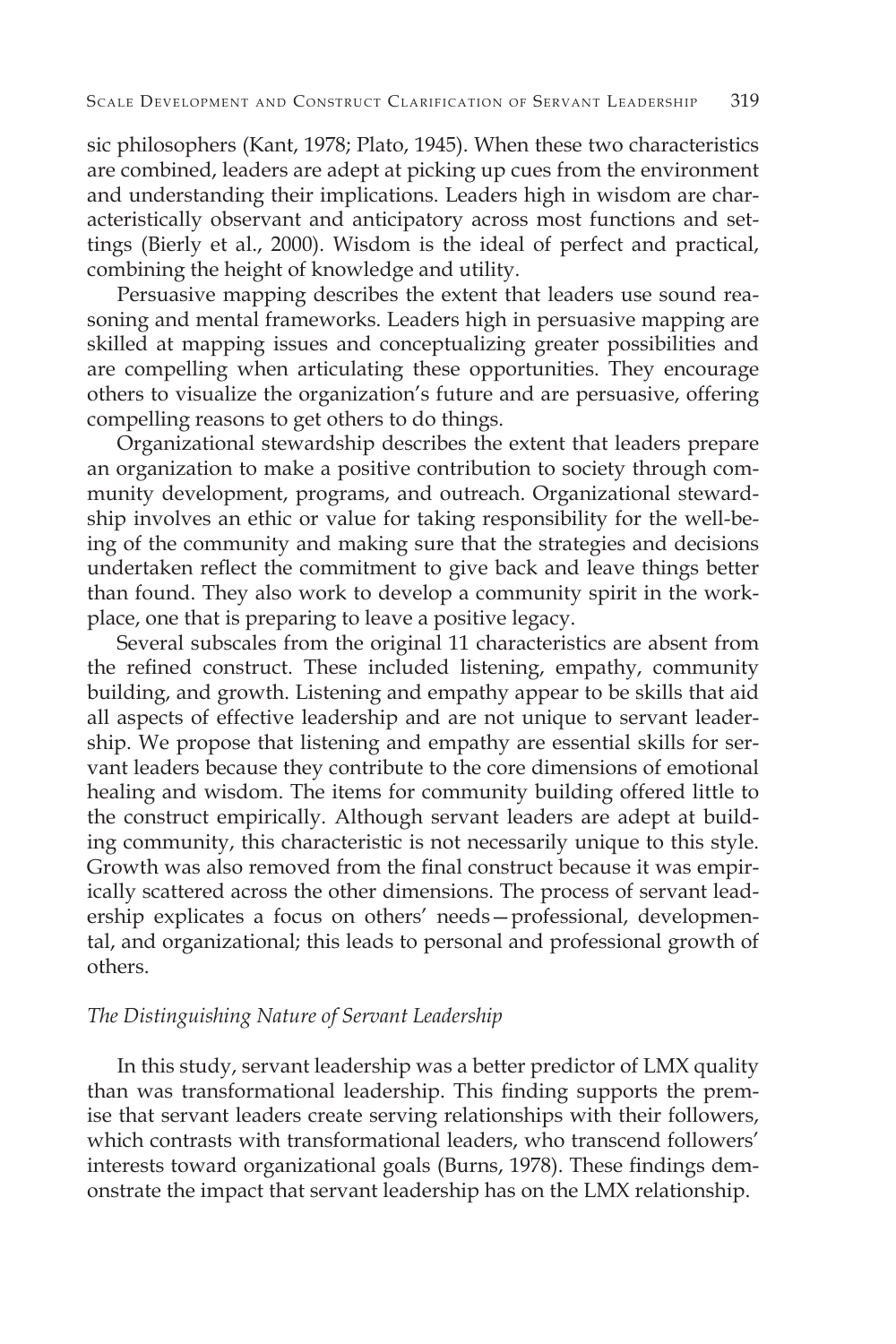The differences in the relationships between self (leader) and rater (follower) reports of servant leadership and perceptions of organizational effectiveness raise many issues related to perceptions of leadership effectiveness. In this study, leaders reported that their organizational stewardship was the best predictor of their employees' willingness to perform extra work. However, followers identified leaders' wisdom as most related to their willingness to perform extra work. Similarly, leaders assumed that organizational stewardship and wisdom were most closely related to employee satisfaction. However, followers reported that leaders' emotional healing was most related to their satisfaction. Leaders assumed organizational stewardship was related to their effectiveness, and this was consistent with rater reports.

#### *Limitations*

One of the potential limitations of this study was in the sampling procedure used. Because data were collected from elected officials and their staffs, this sample cannot be classified as a probability sample. However, because the participant response rate was well more than 80% and the participating leaders serve communities of varied populations, we believe we have a good representation of elected leaders. We believe the advantage of sampling elected officials outweighs many of the inherent sampling challenges associated with this population—particularly for studying this construct. Generalization to the private sector may require additional field research.

There is a snowball effect in the sampling procedure because elected officials were asked to distribute materials to their staff to complete the rater versions of the questionnaires. This procedure takes away much of the randomness of the sample. However, elected officers were not asked to select individuals but rather to distribute questionnaires to all of their staff, thus limiting some of the potential bias in rater selection. An alternative strategy may have been to obtain a list of staff members for each elected official and then randomly distribute rater materials to complete and return to the researchers. It may be argued that having elected officials distribute the materials contributed to the high response rates obtained in this sampling procedure and signaled to raters a sincere desire for candid assessment to guide potential leadership development.

Another concern was the assumption of independent observations because multiple raters assessed each leader. Because leaders develop different leadership exchanges with each employee (Graen & Uhl-Bien, 1995), independent observations are not compromised using this procedure. Because our level of analysis was at the dyadic level, the procedures used were reasonable.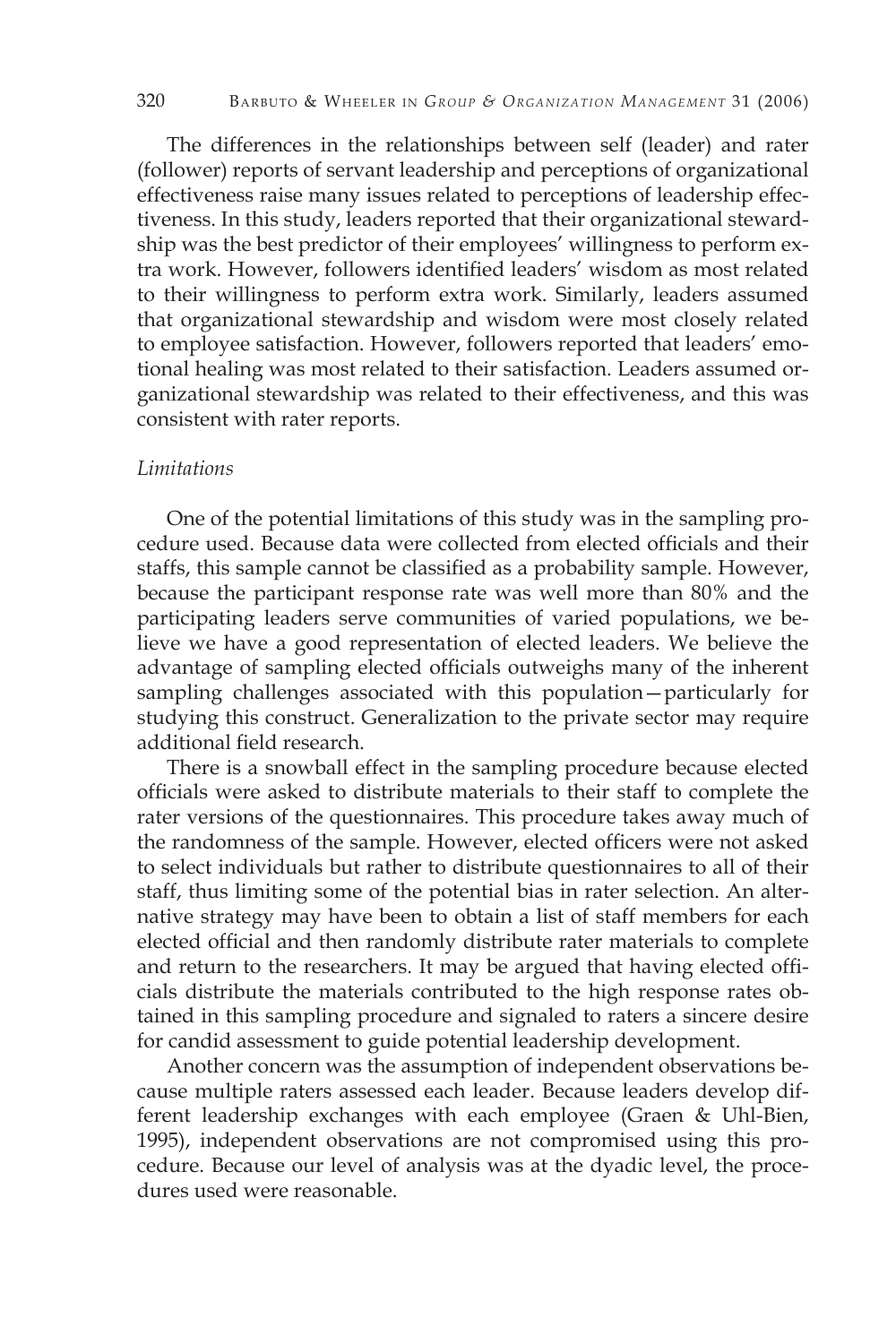Objective measures of performance (as opposed to subjective ratings) would enhance the predictive validity of the work. In this study, performance was measured using a subjective response from leaders and raters. An objective measure, one that quantifies productivity or performance, would provide richness to the analysis. Also, multiple source methods may be incorporated to better control for response bias in the data. Because raters assessed leaders' servant leadership and their effectiveness, there is likely single- method bias. This tends to inflate relationships because of the subjectivity of tests and may skew predictive validity. This concern is readily correctable in future studies by planning research designs to incorporate multiple methods.

#### *Future Research Opportunities*

An operational measure of servant leadership leads to many research questions. A major tenet of servant leadership proposes that followers will become healthier, wiser, freer, more autonomous, and more likely to become servants themselves (Greenleaf, 1970). The extent that servant leadership fosters emotional health, organizational wisdom, and self-determination provides key research opportunities to test these assertions.

Servant leadership may precede other positive organizational outcomes, such as organizational citizenship behavior, organizational commitment, worker engagement, and other measures of performance. Other positive organizational behavior theories, such as political skills, authenticity, or prosocial motivations, may affect servant leadership. Organizations needing greater creativity, wisdom, and intelligence require a selfless leader (Sternberg, 2003).

For wisdom, the prime challenge is to use intelligence, creativity, and experience for a common good. Sternberg (2003) argued that this requires individuals to hold a vision beyond self, immediate family, or social identity. The second challenge is to balance interests (own, others, and institutional) during the long and short terms. The third challenge is to genuinely understand other points of view and incorporate them into decisions. Servant leaders, with their altruistic calling, emotional healing, wisdom, persuasive mapping, and organizational stewardship, provide opportunities for these attributes to thrive. The extent that servant leaders foster organizational wisdom is a promising line of empirical inquiry.

The antecedents of servant leadership also provide research opportunities. For example, such variables as emotional intelligence, sources of motivation, flexibility, and openness to experience, or such situational variables as education, bases of social power, early childhood experiences, organizational culture, and exposure to servant leaders, all may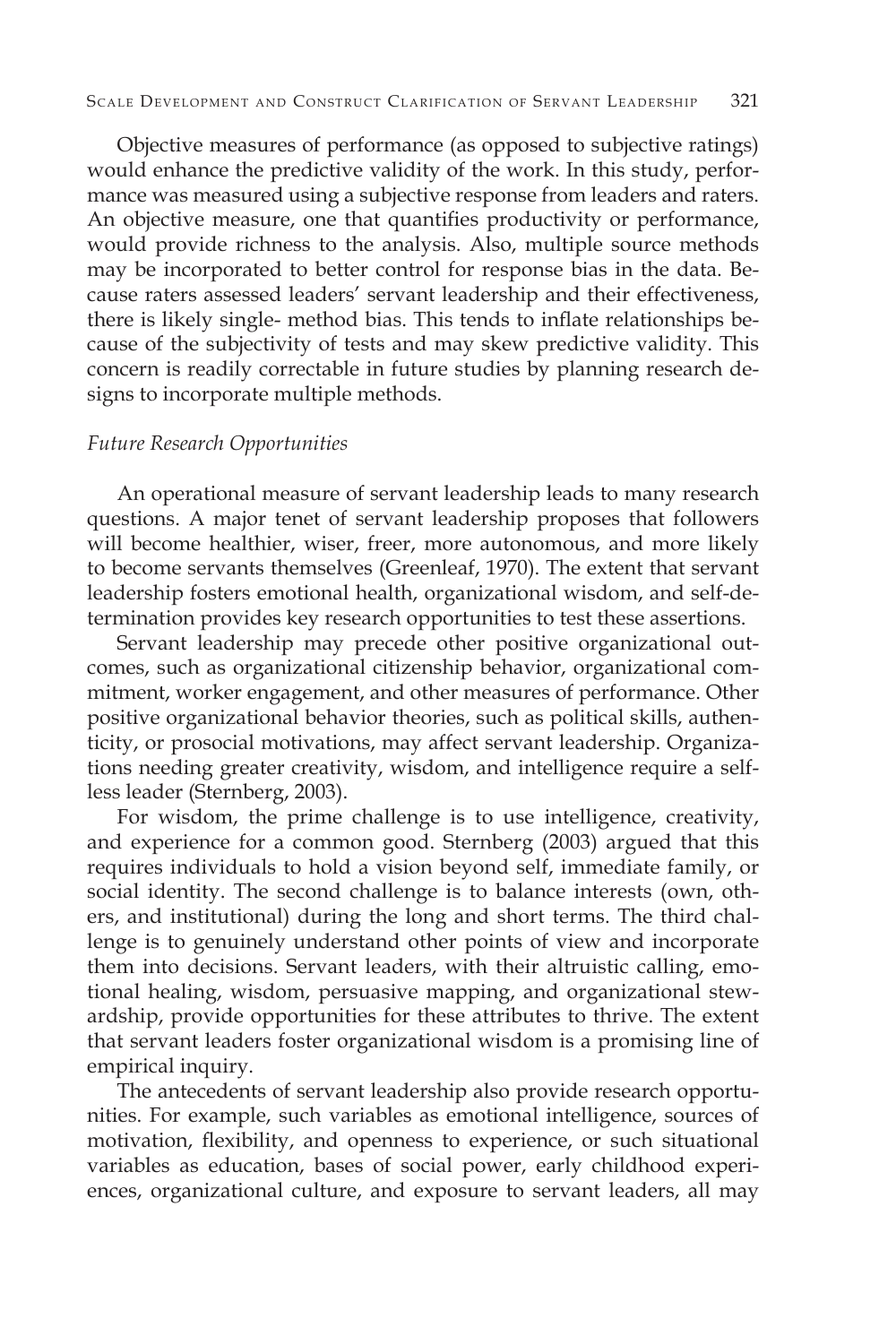serve as antecedents. Research is also needed on the hereditary and environmental nature of servant leadership.

#### *Practical Implications*

The excitement surrounding servant leadership may be justified, as it appears strong relationships with positive outcomes such as employees' extra effort, employees' satisfaction, and perceptions of organizational effectiveness were found. Organizations may look for opportunities to recruit individuals who possess servant leadership characteristics. Leadership development opportunities exist to enhance managers' servant leadership skills. The measure developed may be used for pre- and post-testing of servant leadership attributes in leadership development initiatives. Individuals possessing servant leadership characteristics may infuse greater emotional health and wisdom and a legacy of service-oriented individuals.

# **Appendix**

*The Servant Leadership Questionnaire Items*

Altruistic calling  $(\alpha = .82)$ 

01 This person puts my best interests ahead of his/her own.

03 This person does everything he/she can to serve me.

35 This person sacrifices his/her own interests to meet my needs.

46 This person goes above and beyond the call of duty to meet my needs.

Emotional healing ( $\alpha$  = .91)

05 This person is one I would turn to if I had a personal trauma.

16 This person is good at helping me with my emotional issues.

27 This person is talented at helping me to heal emotionally.

38 This person is one that could help me mend my hard feelings.

Wisdom  $(\alpha = .92)$ 

06 This person seems alert to what's happening.

09 This person is good at anticipating the consequences of decisions.

17 This person has great awareness of what is going on.

28 This person seems in touch with what's happening.

50 This person seems to know what is going to happen.

Persuasive mapping  $(\alpha = .87)$ 

07 This person offers compelling reasons to get me to do things.

08 This person encourages me to dream "big dreams" about the organization.

18 This person is very persuasive.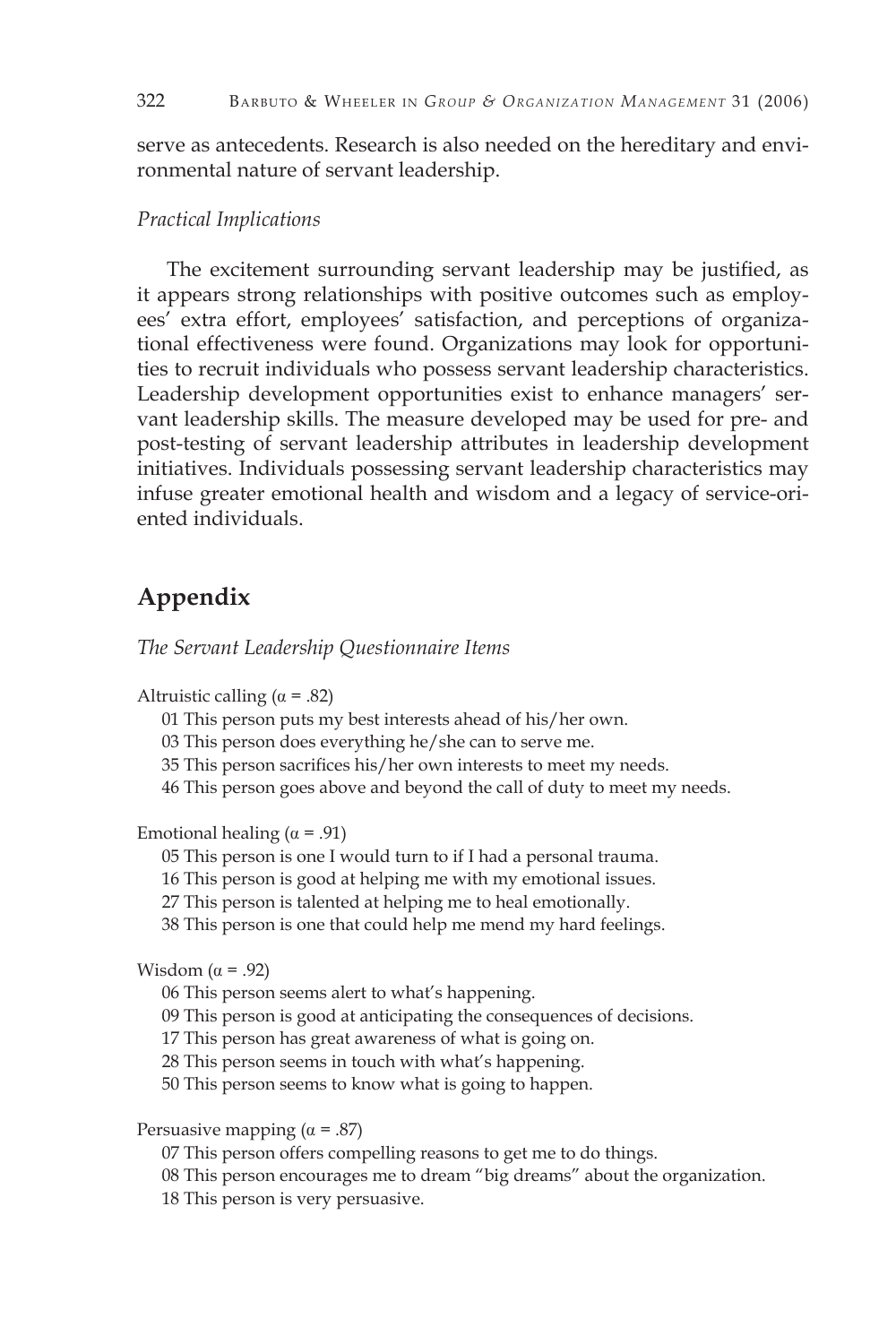- 29 This person is good at convincing me to do things.
- 40 This person is gifted when it comes to persuading me.

Organizational stewardship ( $\alpha$  = .89)

- 21 This person believes that the organization needs to play a moral role in society.
- 34 This person believes that our organization needs to function as a community.
- 43 This person sees the organization for its potential to contribute to society.
- 45 This person encourages me to have a community spirit in the workplace.
- 54 This person is preparing the organization to make a positive difference in the future.

### **References**

- Akuchie, N. D. (1993). The servants and the superstars: An examination of servant leadership in light of Matthew 20: 20-28. The Christian Education Journal, 16, 39-43.
- Avolio, B. J. (1999). Full leadership development: Building the vital forces in organizations. Thousand Oaks, CA: Sage.
- Avolio, B. J., & Locke, E. E. (2002). Philosophies of leader motivation: Altruism versus egoism. Leadership Quarterly, 13, 169-191.
- Awamleh, R., & Gardner, W. L. (1999). Perceptions of leader charisma and effectiveness: The effects of vision content, delivery, and organizational performance. Leadership Quarterly, 10, 345-374.
- Barbuto, J. E., & Wheeler, D. W. (2002). Becoming a servant leader: Do you have what it takes? NebGuide G02-1481-A. Lincoln: University of Nebraska, Nebraska Cooperative Extension.
- Barling, J., Slater, F., & Kelloway, E. K. (2000). Transformational leadership and emotional intelligence: An exploratory study. Leadership & Organization Development Journal, 21(3), 157-161.
- Bar-Tal, D. (1976). Prosocial behaviors: Theory and research. New York: John Wiley.
- Bass, B. M. (1985). Performance beyond expectations. New York: Free Press
- Bass, B. M. (2000). The future of leadership in learning organizations. The Journal of Leadership Studies, 7, 18-40.
- Bass, B. M., & Avolio, B. J. (1994). Improving organizational effectiveness through transformational leadership. Thousand Oaks, CA: Sage.
- Bass, B. M., & Steidlmeier, P. (1999). Ethics, character, and authentic transformational leadership. Leadership Quarterly, 10, 181-217.
- Bechler, C., & Johnson, S. D. (1995). Leadership and listening: A study of member perceptions. Small Group Research, 26, 77-85.
- Bierly, P. E., Kessler, E. H., & Christensen, E. W. (2000). Organizational learning, knowledge and wisdom. Journal of Organizational Change Management, 13, 595-618.
- Block, P. (1996). Stewardship: Choosing service over self-interest. San Francisco: Berrett-Koehler.
- Brief, A. P., & Motowidlo, S. J. (1986). Prosocial organizational behaviors. Academy of Management Review, 11, 710-725.
- Burns, J. M. (1978). Leadership. New York: Harper and Row.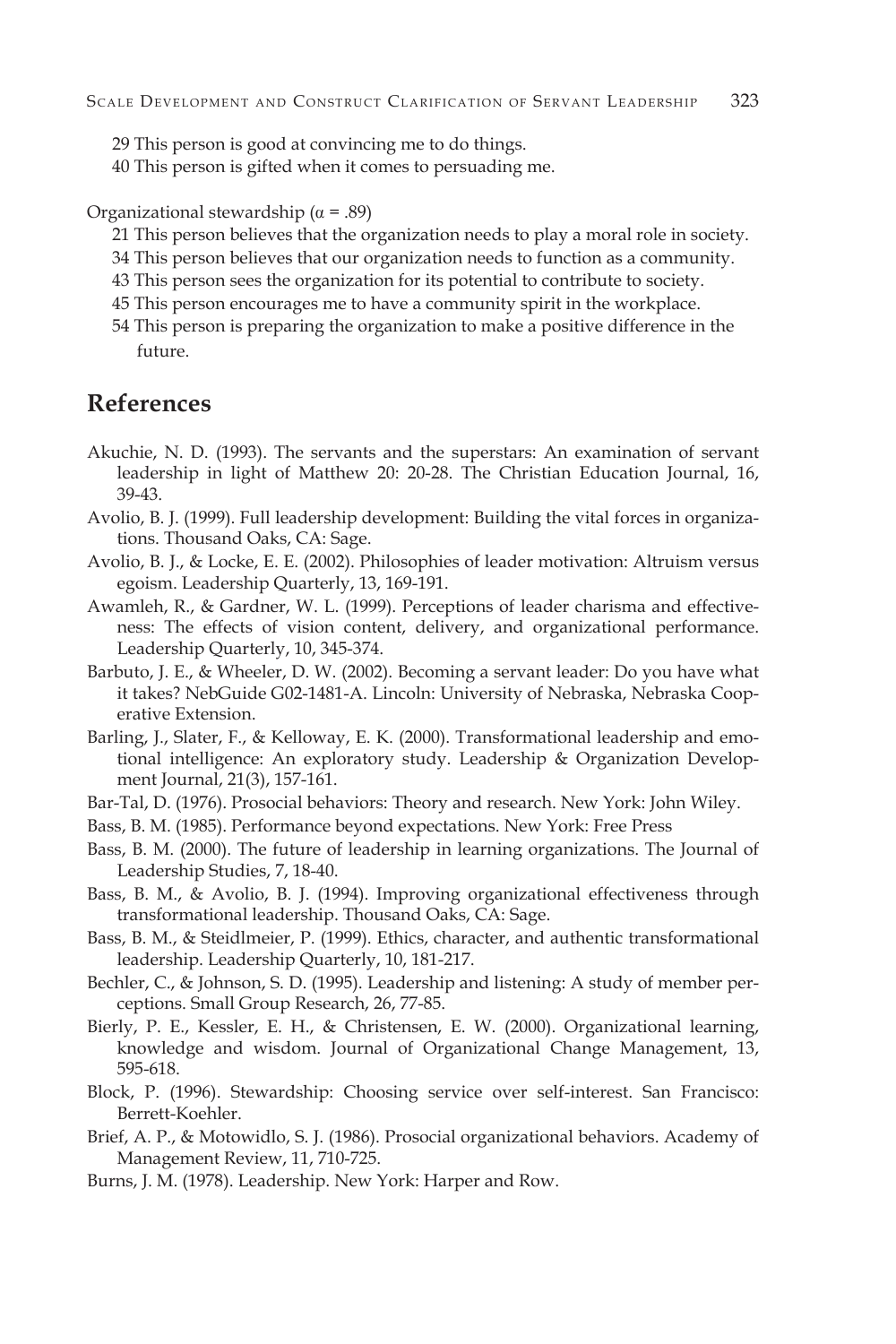- Bycio, P., Hackett, R. D., & Allen, J. S. (1995). Further assessments of Bass' (1985) conceptualization of transactional and transformational leadership. Journal of Applied Psychology, 30, 468-478.
- Caruso, D. R., Mayer, J. D., & Salovey, P. (2002). Emotional intelligence and emotional leadership. In R. E. Riggion, S. E. Murphy, & F. J. Pirozzolo (Eds.), Multiple intelligences and leadership (pp. 63-99). Mahwah, NJ: Lawrence Erlbaum.
- Choi, Y., & Mai-Dalton, R. R. (1998). On the leadership function of self-sacrifice. Leadership Quarterly, 9(4), 1-20.
- Coleman, A. (1998, December). Legacy leadership: Stewardship and courage. Health Progress, pp. 28-30, 42.
- Conger, J. A., & Kanungo, R. N. (1987). Toward a behavioral theory of charismatic leadership in organizational settings. Academy of Management Review, 12, 637-647.
- Dacher, E. S. (1999). Loving openness and the healing relationship. Advances in Mind-Body Medicine, 15(1), 32-43.
- Davis, J. H., Schoorman, F. D., & Donaldson, L. (1997). Toward a stewardship theory of management. Academy of Management Review, 22, 20-47.
- Devellis, R. (1991). Scale development: Theory and applications. London: Sage.
- Druskat, V. U., & Pescosolido, A. T. (2002). The content of effective teamwork mental models in self-managing teams: Ownership, learning, and heedful interrelating. Human Relations, 55, 283-314.
- Eisenberg, N. (1982). Introduction. In N. Eisenberg (Ed.), The development of pro-social behavior (pp. 1-21). New York: Academic Press.
- Emmerich, R. (2001). Motivating employees during tough times. Business Credit, 103(7), 10-12.
- Fabrigar, L. R., Wegener, D. T., MacCallum, R. C., & Strahan, E. J. (1999). Evaluating the use of exploratory factor analysis in psychological research. Psychological Methods, 3, 272-299.
- Falbe, C. M., & Yukl, G. (1992). Consequences for managers of using single influence tactics and combinations of tactics. Academy of Management Journal, 35, 638-653.
- Farling, M. L., Stone, A. G., & Winston, B. E. (1999). Servant leadership: Setting the stage for empirical research. Journal of Leadership Studies, 6, 49-72.
- Fry, L. W. (2003). Toward a theory of spiritual leadership. Leadership Quarterly, 14, 693-727.
- Giltmier, J. W. (1990). On stewardship ethics among land leaders. Journal of Soil & Water Conservation, 45(6), 27-30.
- Godshalk, V. M., & Sosik, J. J. (2000). Does mentor-protégé agreement on mentor leadership behavior influence the quality of a mentoring relationship? Group & Organization Management, 25, 291-317.
- Goffee, R., & Jones, G. (2001). Followership. Harvard Business Review, 79(11), 148.
- Graen, G. B., & Uhl-Bien, M. (1995). Relationship-based approach to leadership: Development of leader-member exchange (LMX) theory of leadership over 25 years: Applying a multilevel multi-domain approach. Leadership Quarterly, 6, 219-247.
- Graham, J. W. (1991). Servant-leadership in organizations: Inspirational and moral. Leadership Quarterly, 2(2), 105-119.
- Greenleaf, R. K. (1970). The servant as a leader. Indianapolis, IN: Greenleaf Center.
- Greenleaf, R. K. (1972). The institution as servant. Indianapolis, IN: Greenleaf Center.
- Greenleaf, R. K. (1974). Trustees as servants. Indianapolis, IN: Greenleaf Center.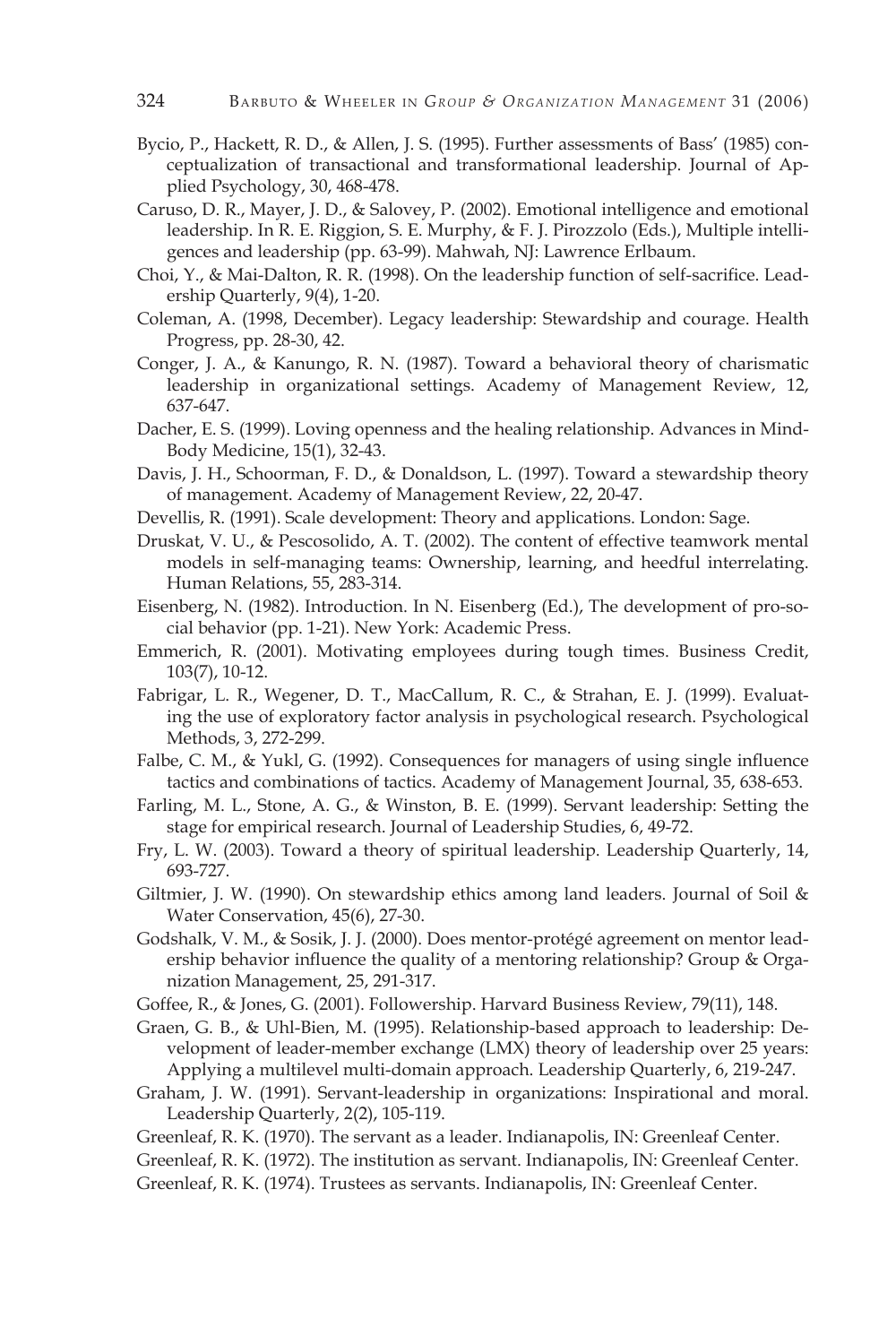Greenleaf, R. K. (1996). On becoming a servant leader. San Francisco: Jossey-Bass.

- Grier, J. W., & Burk, T. (1992). Biology of animal behavior (2nd ed.). St. Louis, MO: Mosby Year Book.
- Hawkinson, J. R., & Johnston, R. K. (1993). Servant leadership: Vol. 2. Contemporary models and the emerging challenge. Chicago: Covenant.
- Hinkin, T. R., & Schriesheim, C. A. (1989). Development and application of new scales to measure the French and Raven (1959) bases of social power. Journal of Applied Psychology, 74, 561-567.
- Hurley, A. E., & Scandura, T. A. (1997). Exploratory and confirmatory factor analyses: Guidelines, issues, and alternatives. Journal of Organizational Behavior, 18, 667-683.
- Johnson, S. D., & Bechler, C. (1998). Examining the relationship between listening effectiveness and leadership emergence: Perceptions, behaviors, and recall. Small Group Research, 29, 452-471.
- Jöreskog, K. G., & Sörbom, D. (2003). LISREL 8.54. Moresville, IN: Scientific Software.
- Kant, I. (1978). Anthropology from a pragmatic point of view (V. L. Dowdell, Trans.). Carbondale: Southern Illinois University Press. (Original work published 1798)
- Kanungo, R. N., & Conger, J. A. (1993). Promoting altruism as a cooperative goal. Academy of Management Executive, 7, 37-48.
- Kramer, R. (1997). Leading by listening: An empirical test of Carl Rogers's theory of human relationship using interpersonal assessments of leaders by followers. Dissertation Abstracts International Section A: Humanities & Social Sciences, 58, 514.
- Krebs, D. L., & Miller, D. T. (1985). Altruism and aggression. In G. Lindzey & E. Aronson (Eds.), The handbook of social psychology (Vol. 2, 3rd ed., pp. 1-71). New York: Random House.
- Longman, T. (2002). How to read proverbs. Downers Grove, IL: InterVarsity Press.
- Lowe, K. B., Kroeck, K. G., & Sivasubramaniam, N. (1996). Effectiveness correlates of transformational leadership: A meta-analytic review of the MLQ literature. Leadership Quarterly, 7, 385-425.
- Peck, M. S. (1998). Servant-Leadership training and discipline in authentic community. In L. C. Spears (Ed.), Reflections on leadership (pp. 87-98). New York: John Wiley.
- Perrewe, P. L. (2000). Political skill: The antidote for workplace stressors. Academy of Management Executive, 14(3), 115-124.
- Pescosolido, A. T. (2002). Emergent leaders as managers of group emotions. Leadership Quarterly, 13, 583-599.
- Ping, P. F., & Yukl, G. A. (2000). Perceived effectiveness of influence tactics in the United States and China. Leadership Quarterly, 11, 251-266.
- Plato. (1945). The republic of Plato (F. M. Cornford, Trans.). New York: Oxford University Press.
- Podsakoff, P. M., & Organ, D. W. (1986). Self-reports in organizational research: Problems and prospects. Journal of Management, 12, 531-544.
- Polleys, M. S. (2002). One university's response to the anti-leadership vaccine: Developing servant leaders. Journal of Leadership Studies, 8(3), 117-130.
- Price, T. L. (2003). The ethics of authentic transformational leadership. Leadership Quarterly, 14, 67-81.
- Revelle, W., & Rocklin, T. (1979). Very simple structure: An alternative procedure for estimating the optimal number of interpretable factors. Multivariate Behavioral Research, 14, 403-414.